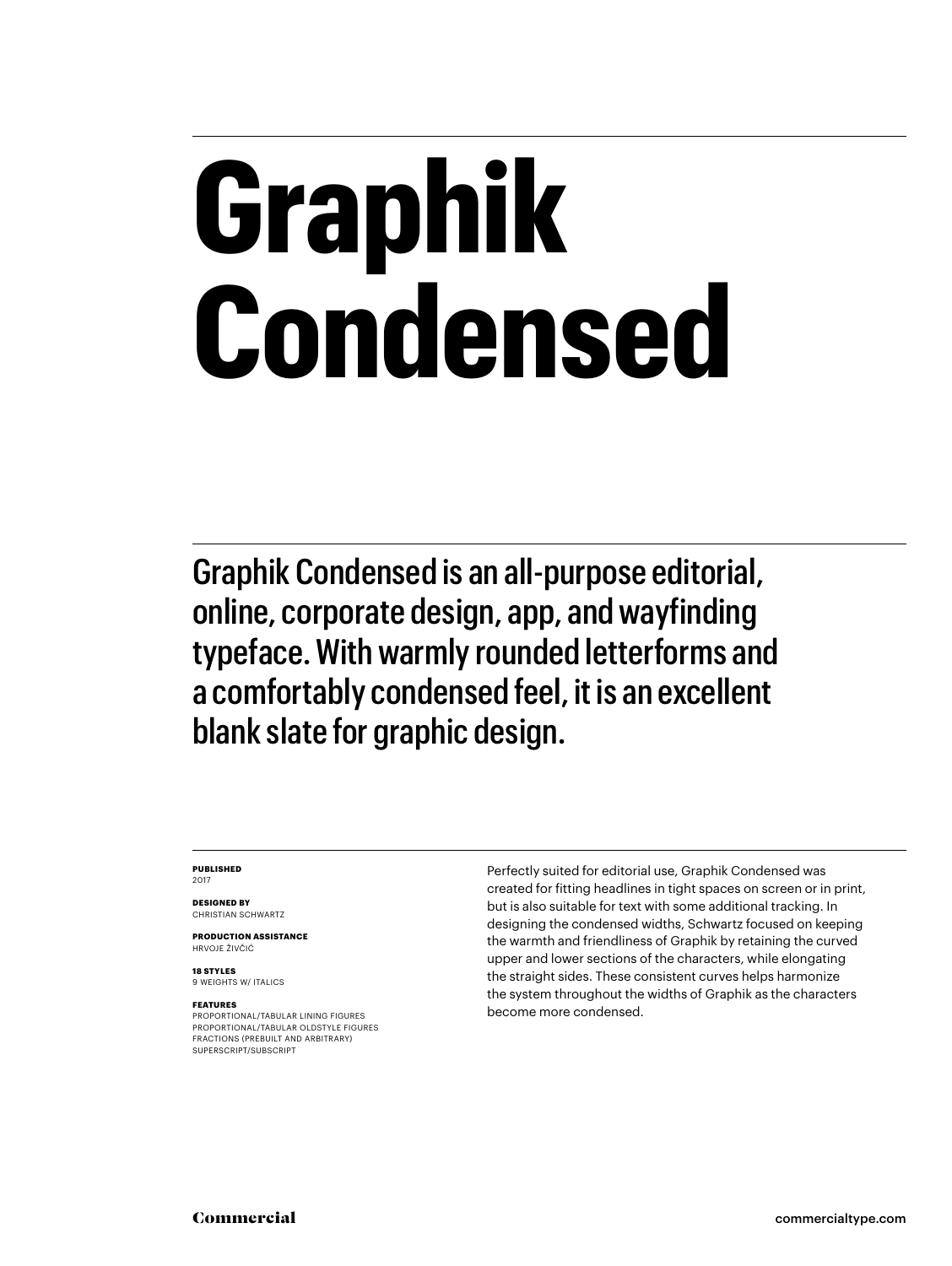Graphik Condensed Thin *Graphik Condensed Thin Italic* Graphik Condensed Extralight *Graphik Condensed Extralight Italic* Graphik Condensed Light *Graphik Condensed Light Italic* Graphik Condensed Regular *Graphik Condensed Regular Italic* Graphik Condensed Medium *Graphik Condensed Medium Italic* **Graphik Condensed Semibold** *Graphik Condensed Semibold Italic* **Graphik Condensed Bold** *Graphik Condensed Bold Italic* Graphik Condensed Black *Graphik Condensed Black Italic* Graphik Condensed Super *Graphik Condensed Super Italic*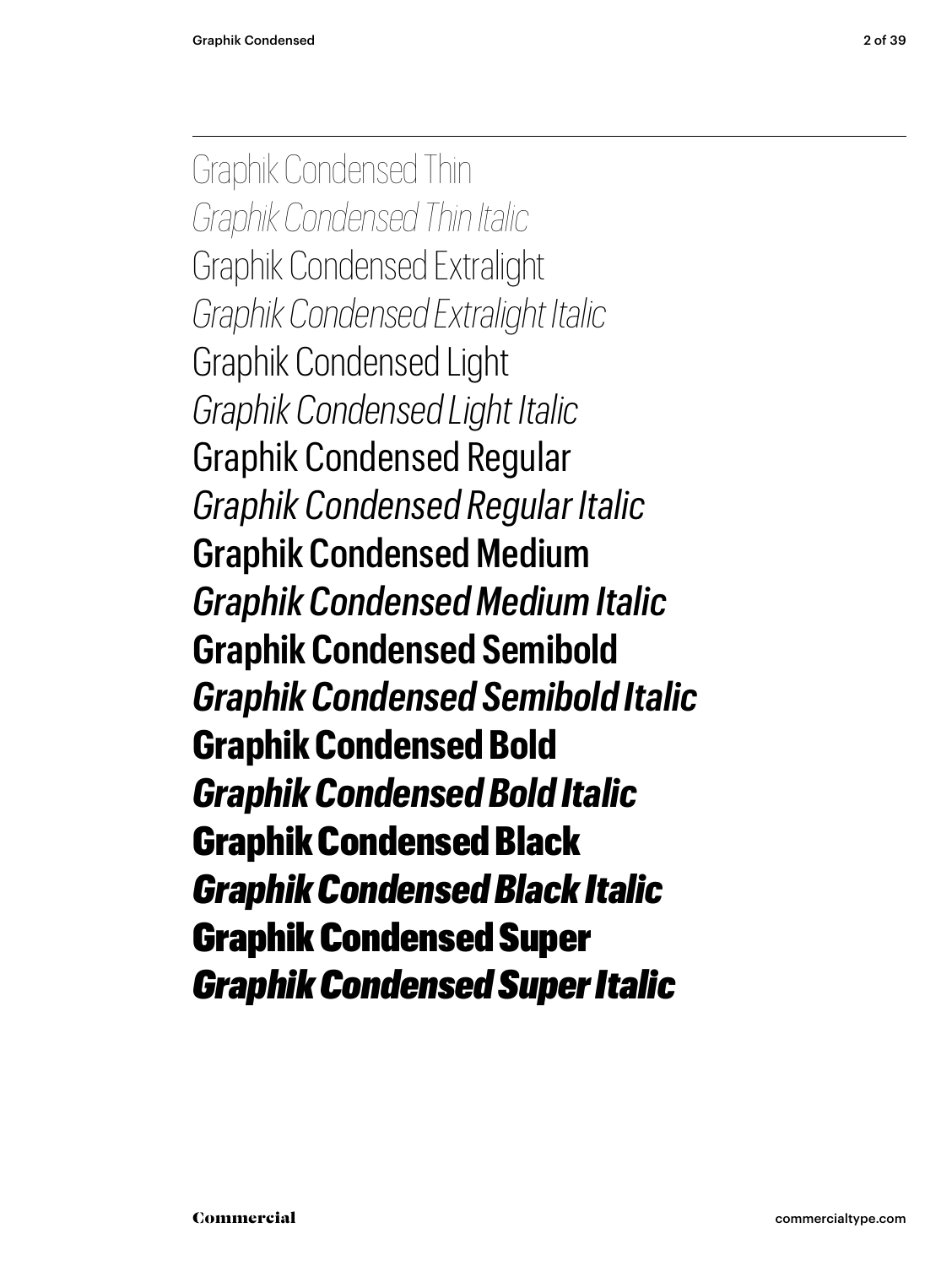



GRAPHIK CONDENSED THIN ITALIC, 150 PT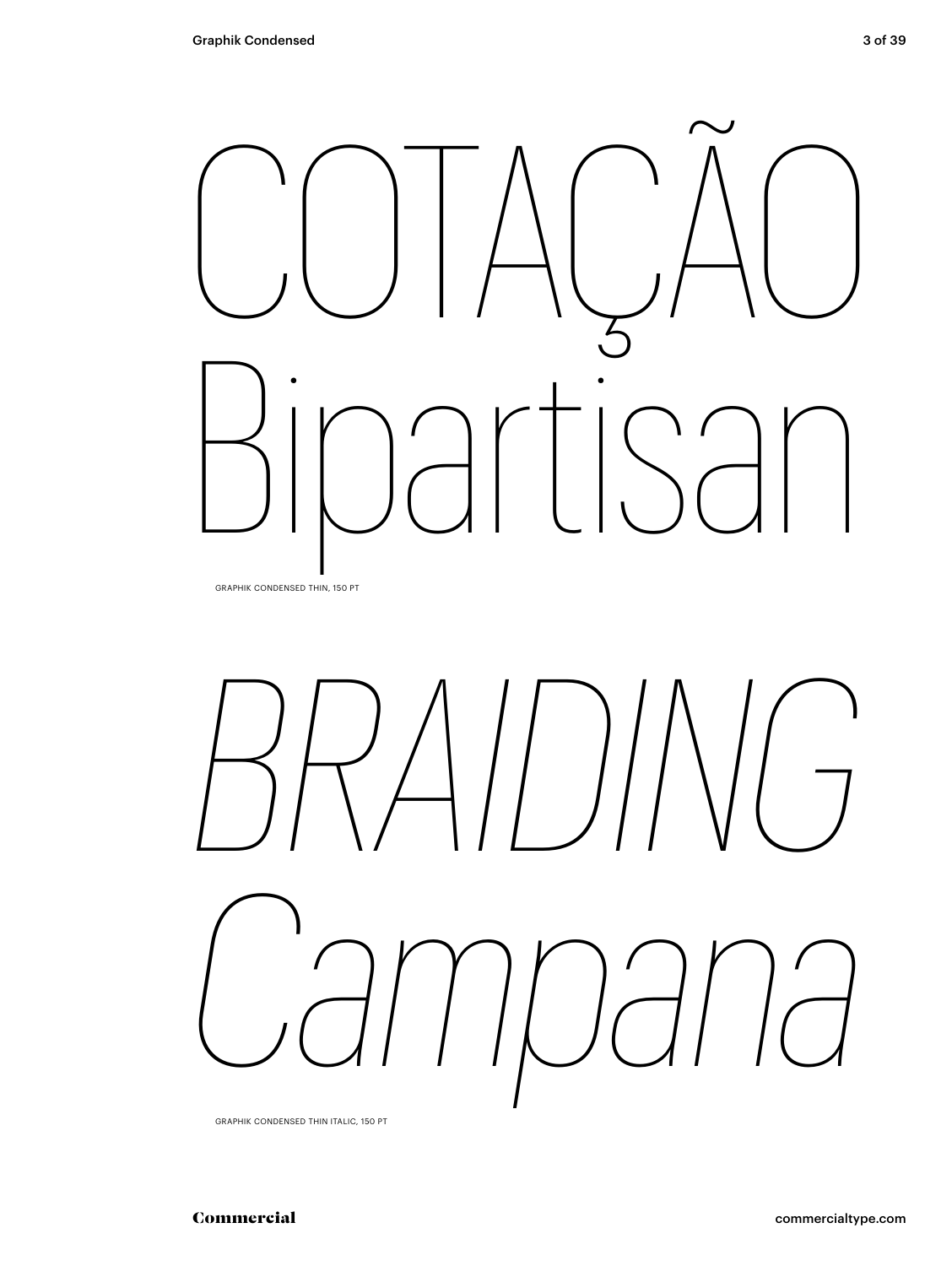## NATURAL Prägejahr GRAPHIK CONDENSED EXTRALIGHT, 150 PT

# *BILLIONS Travesura*

GRAPHIK CONDENSED EXTRALIGHT ITALIC, 150 PT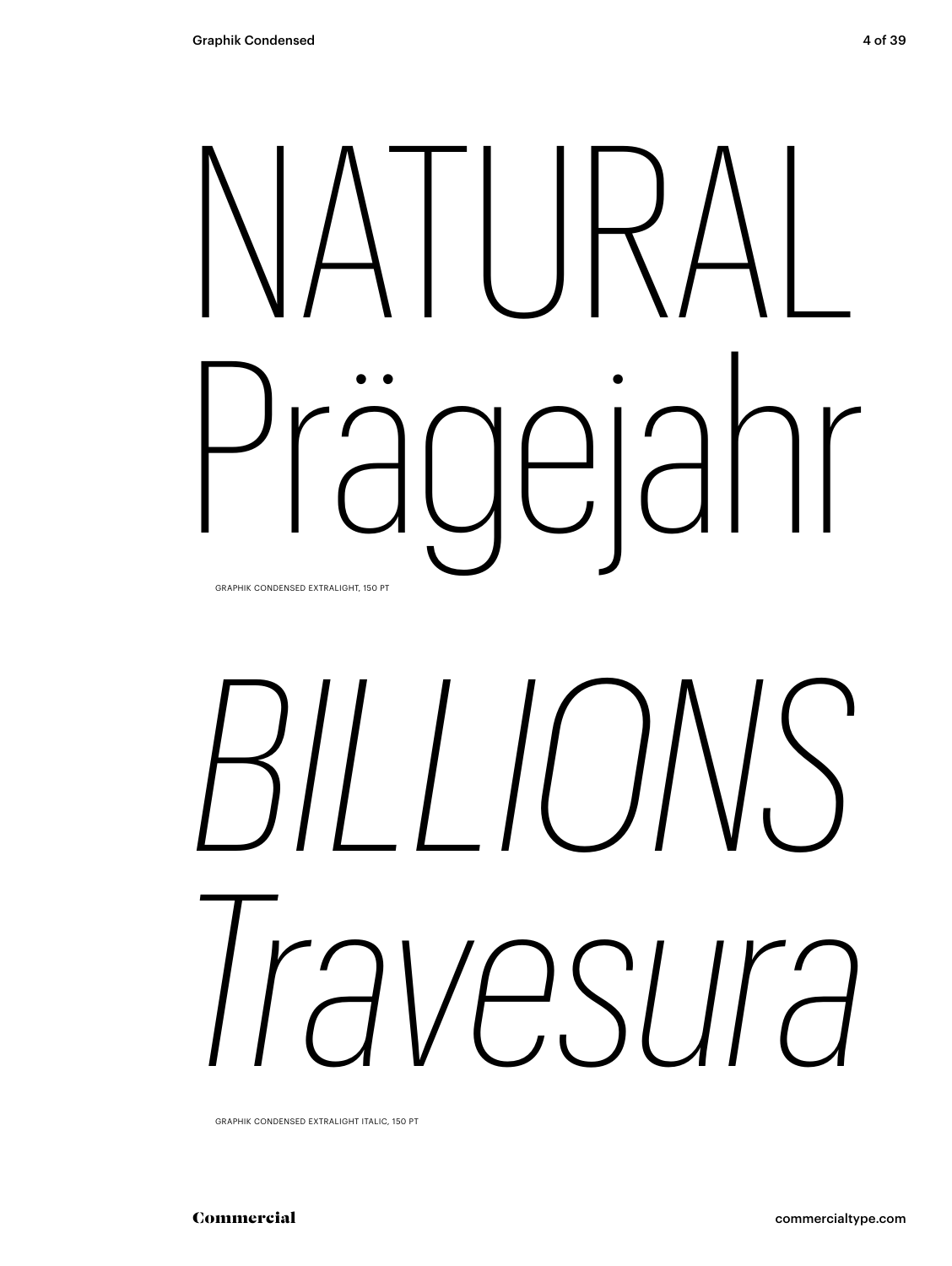# VICKING

GRAPHIK CONDENSED LIGHT, 150 PT [ALTERNATE a]

# YHIFISO ölaenin

GRAPHIK CONDENSED LIGHT ITALIC. 150 PT

5 of 39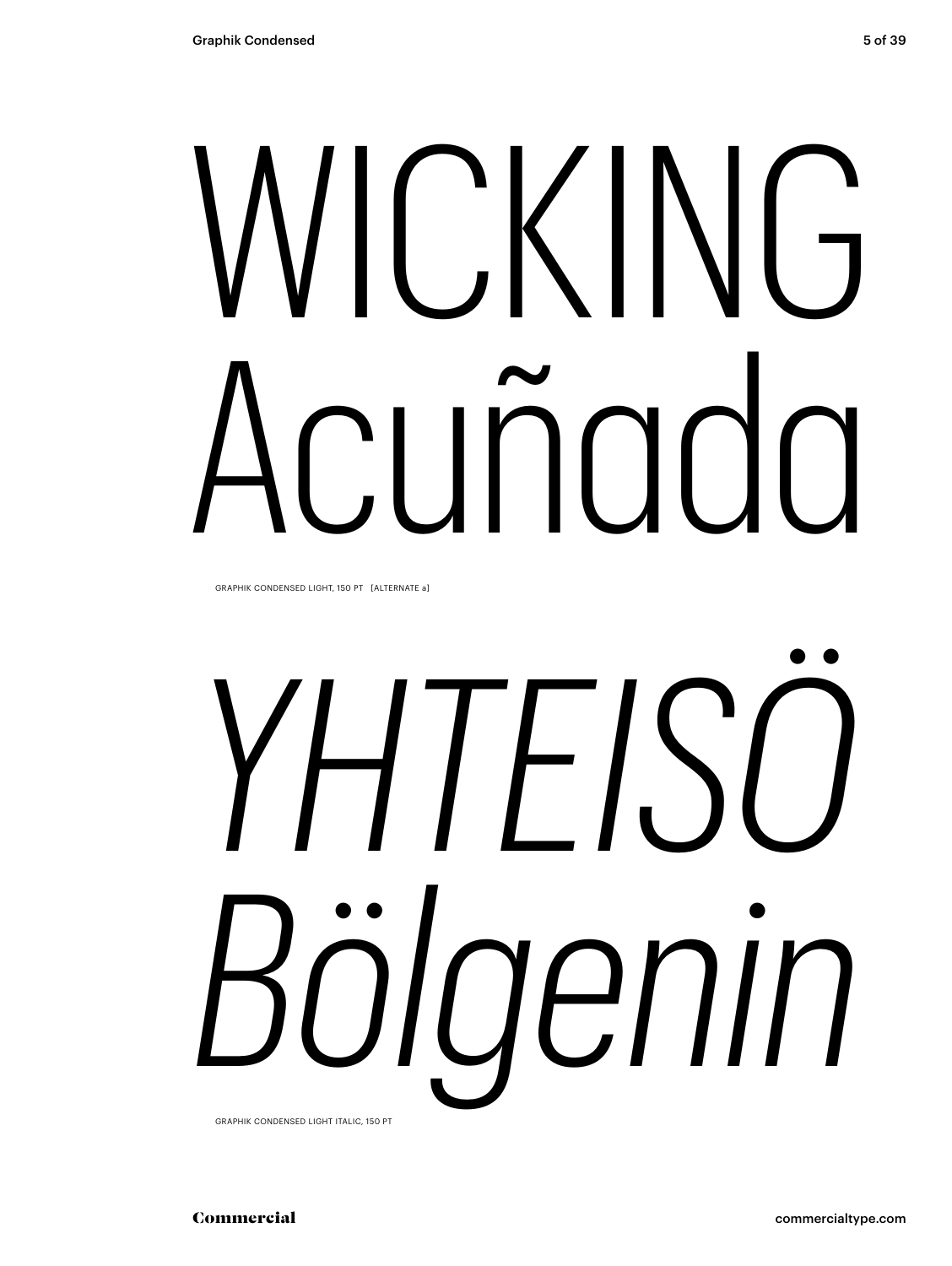# ZÓCALO Request GRAPHIK CONDENSED REGULAR, 150 PT

# *CRITICS Zilveren*

GRAPHIK CONDENSED REGULAR ITALIC, 150 PT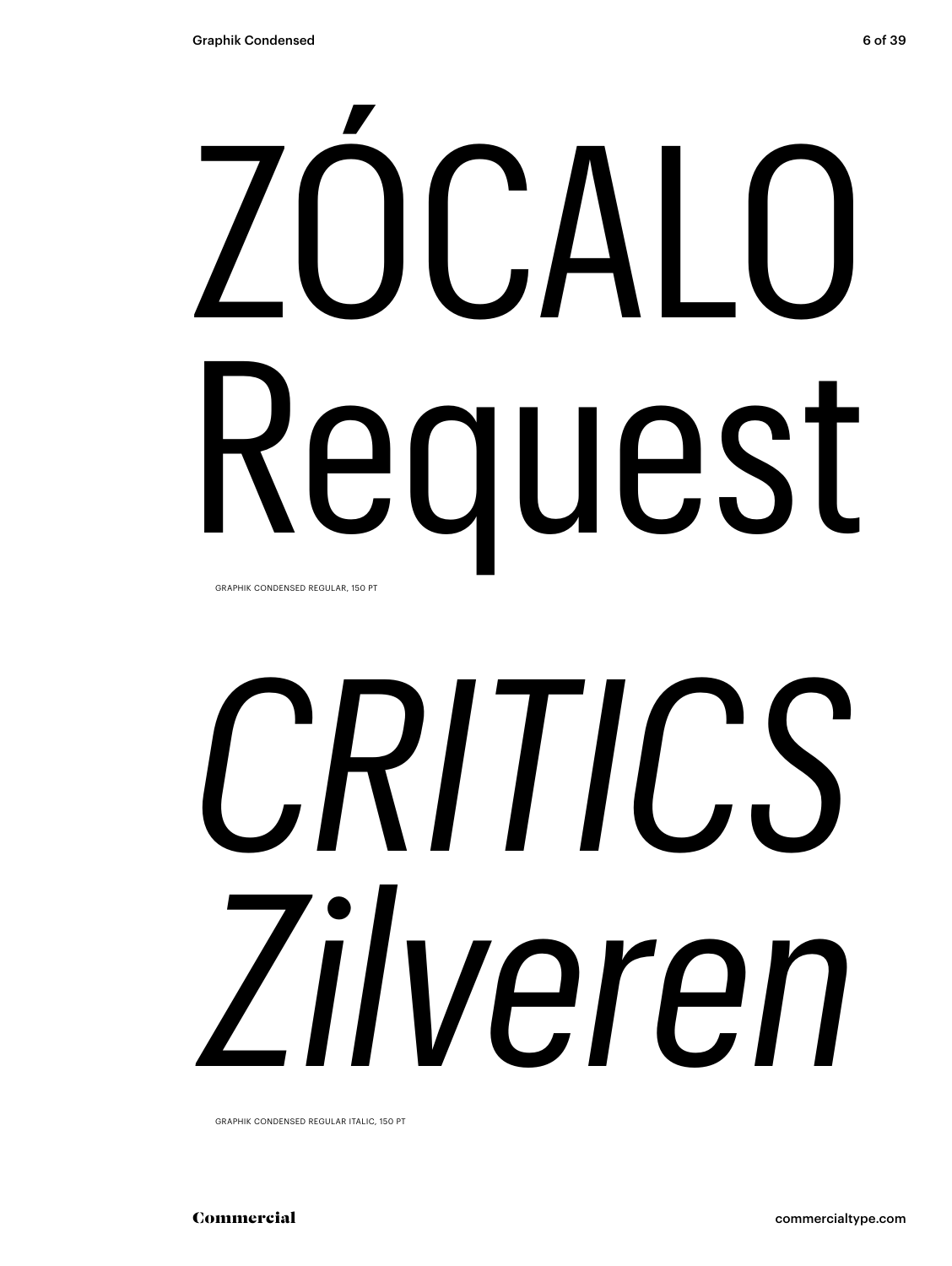# VŠETKY Senator

GRAPHIK CONDENSED MEDIUM, 150 PT

# *ACTION Maßvoll*

GRAPHIK CONDENSED MEDIUM ITALIC, 150 PT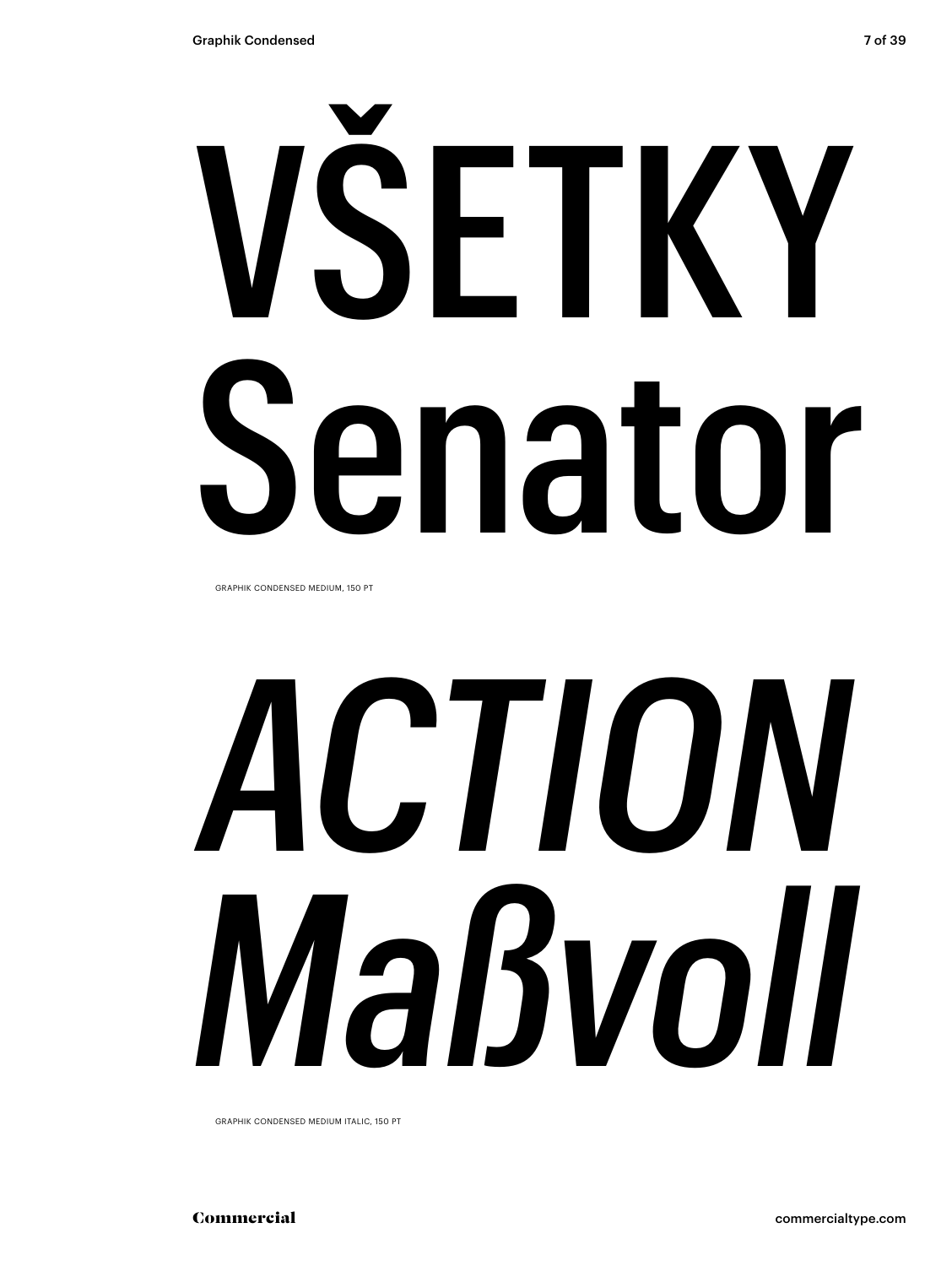## **ARMOR Gyűjtők** GRAPHIK CONDENSED SEMIBOLD, 150 PT [ALTERNATE t]

# *GUILDS Jewelry*

GRAPHIK CONDENSED SEMIBOLD ITALIC, 150 PT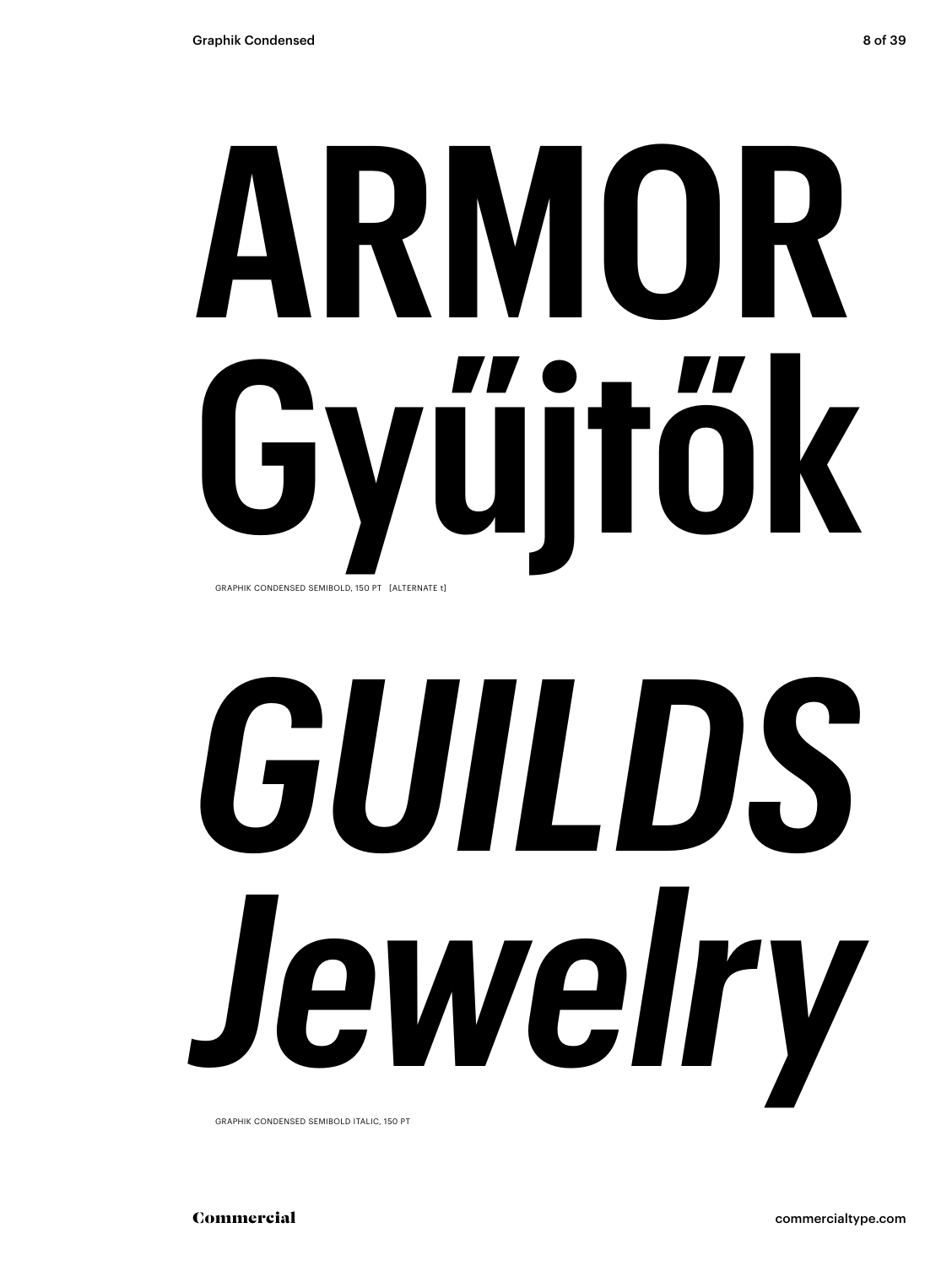# **SIMPLE Ewropa**

GRAPHIK CONDENSED BOLD, 150 PT

# *ÞURFTI Months*

GRAPHIK CONDENSED BOLD ITALIC, 150 PT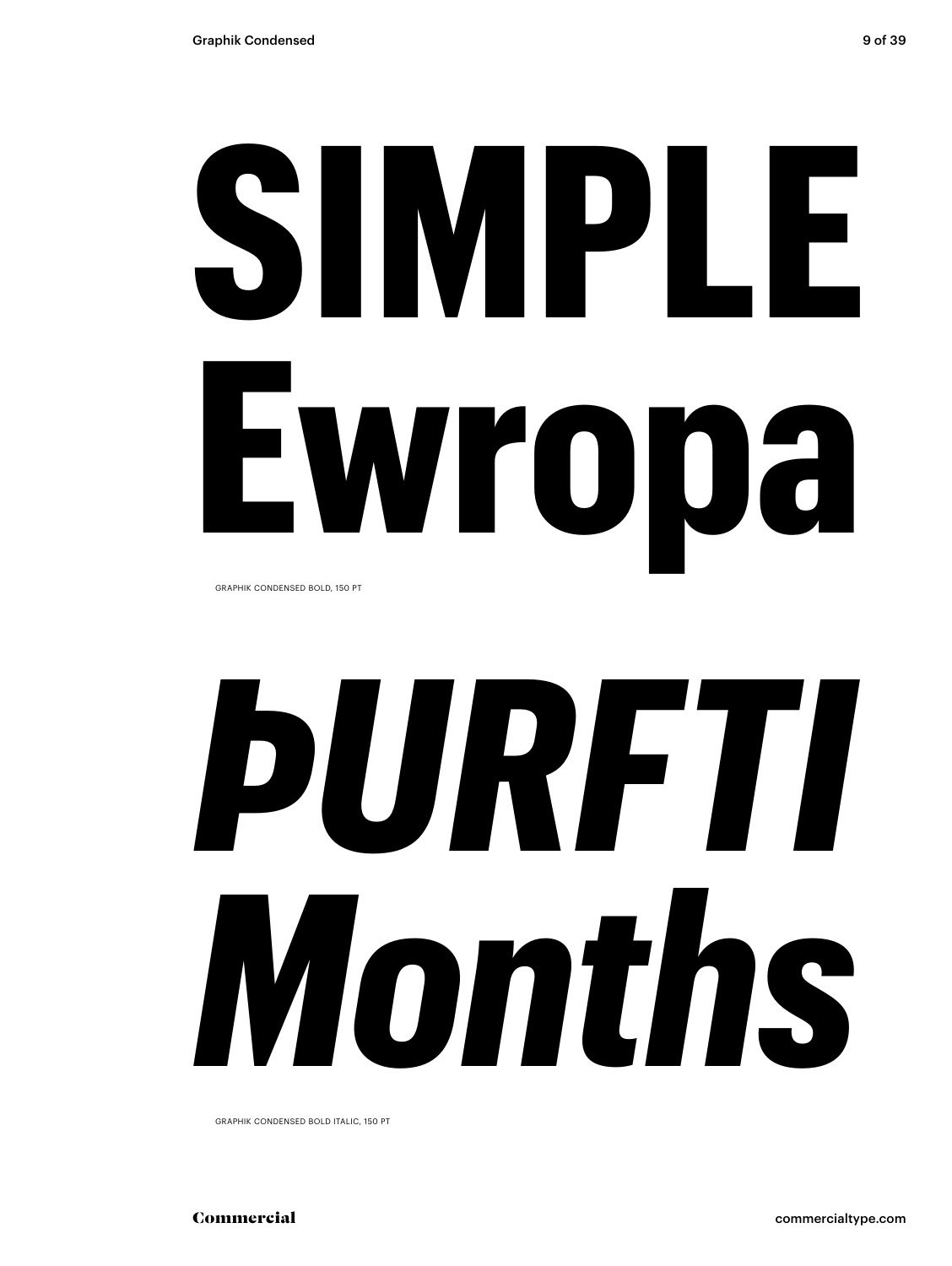## TOWER Atlauta GRAPHIK CONDENSED BLACK, 150 PT

# SRICIU Fluxion

GRAPHIK CONDENSED BLACK ITALIC, 150 PT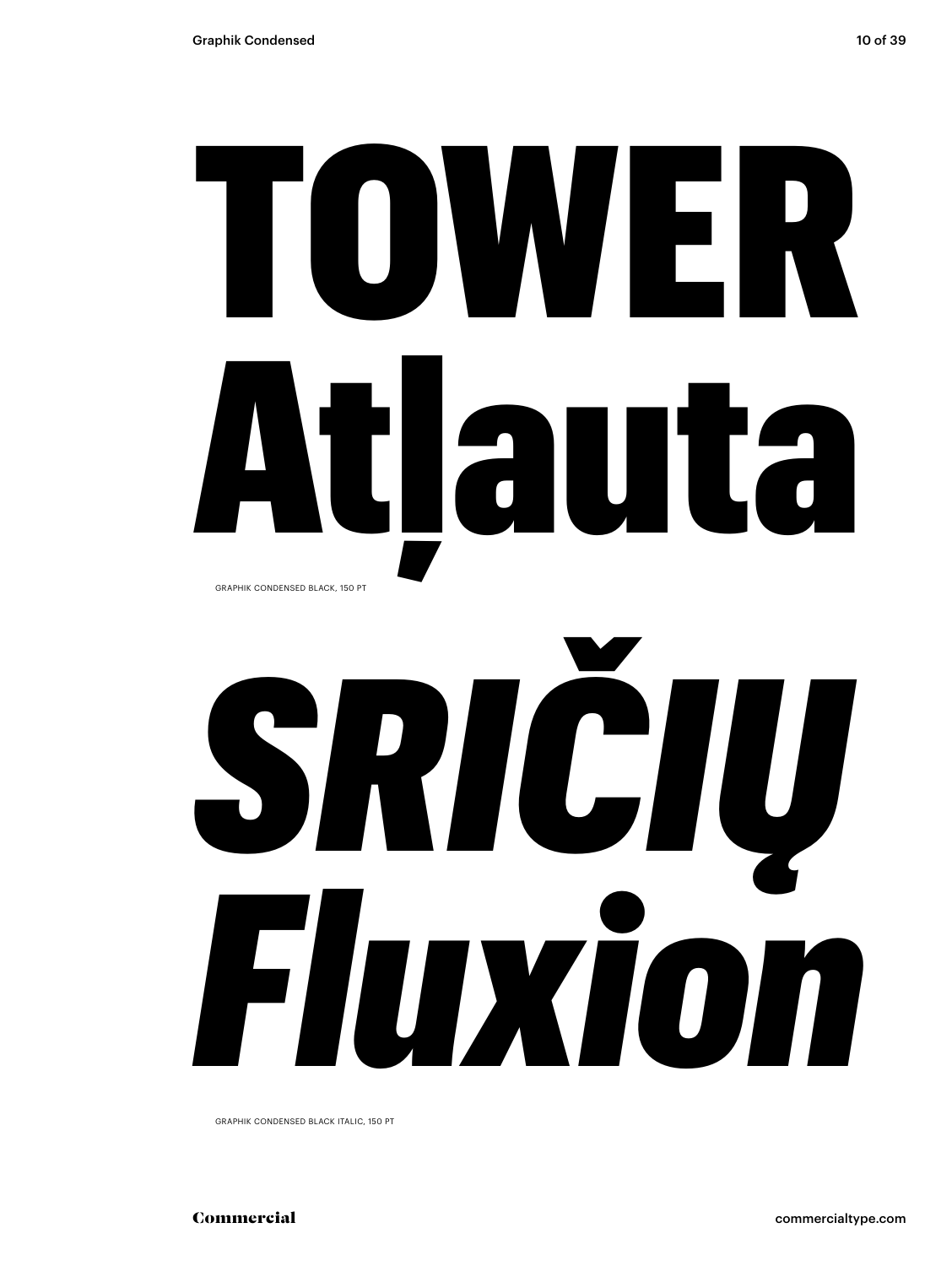# LEVIED México

GRAPHIK CONDENSED SUPER, 150 PT

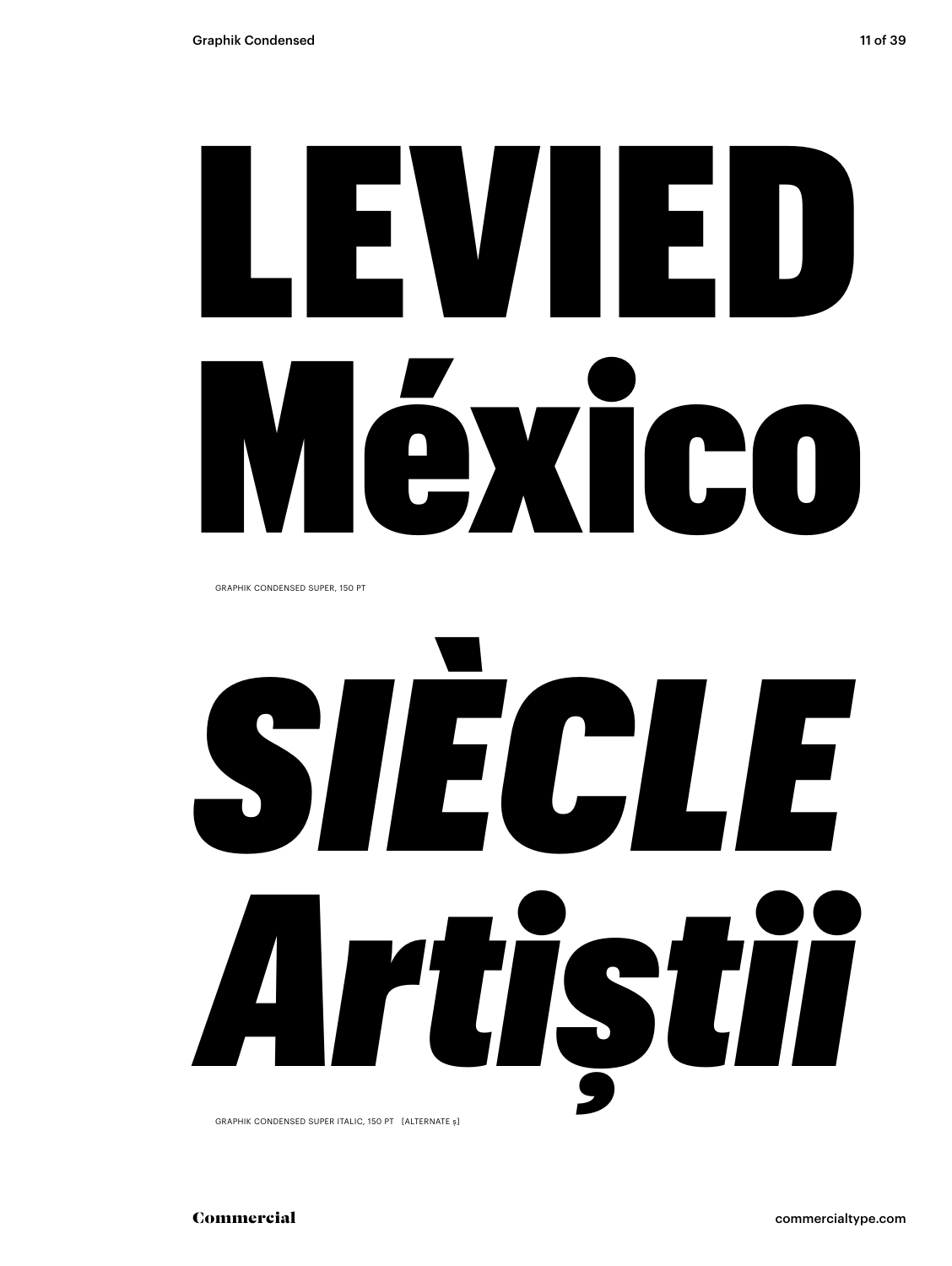### Características  $1/2$  $\bigvee$  $\bigcup_{i=1}^n \bigcap_{j=1}^n \bigcap_{j=1}^n \bigcap_{j=1}^n \bigcap_{j=1}^n \bigcap_{j=1}^n \bigcap_{j=1}^n \bigcap_{j=1}^n \bigcap_{j=1}^n \bigcap_{j=1}^n \bigcap_{j=1}^n \bigcap_{j=1}^n \bigcap_{j=1}^n \bigcap_{j=1}^n \bigcap_{j=1}^n \bigcap_{j=1}^n \bigcap_{j=1}^n \bigcap_{j=1}^n \bigcap_{j=1}^n \bigcap_{j=1}^n \bigcap_{j=1}^n \bigcap_{j=1}^n$  $\bigcap \left( \begin{array}{c} \lambda & \lambda \\ \lambda & \lambda \end{array} \right)$

GRAPHIK CONDENSED THIN, 100 PT



GRAPHIK CONDENSED THIN ITALIC, 100 PT [ALTERNATE a]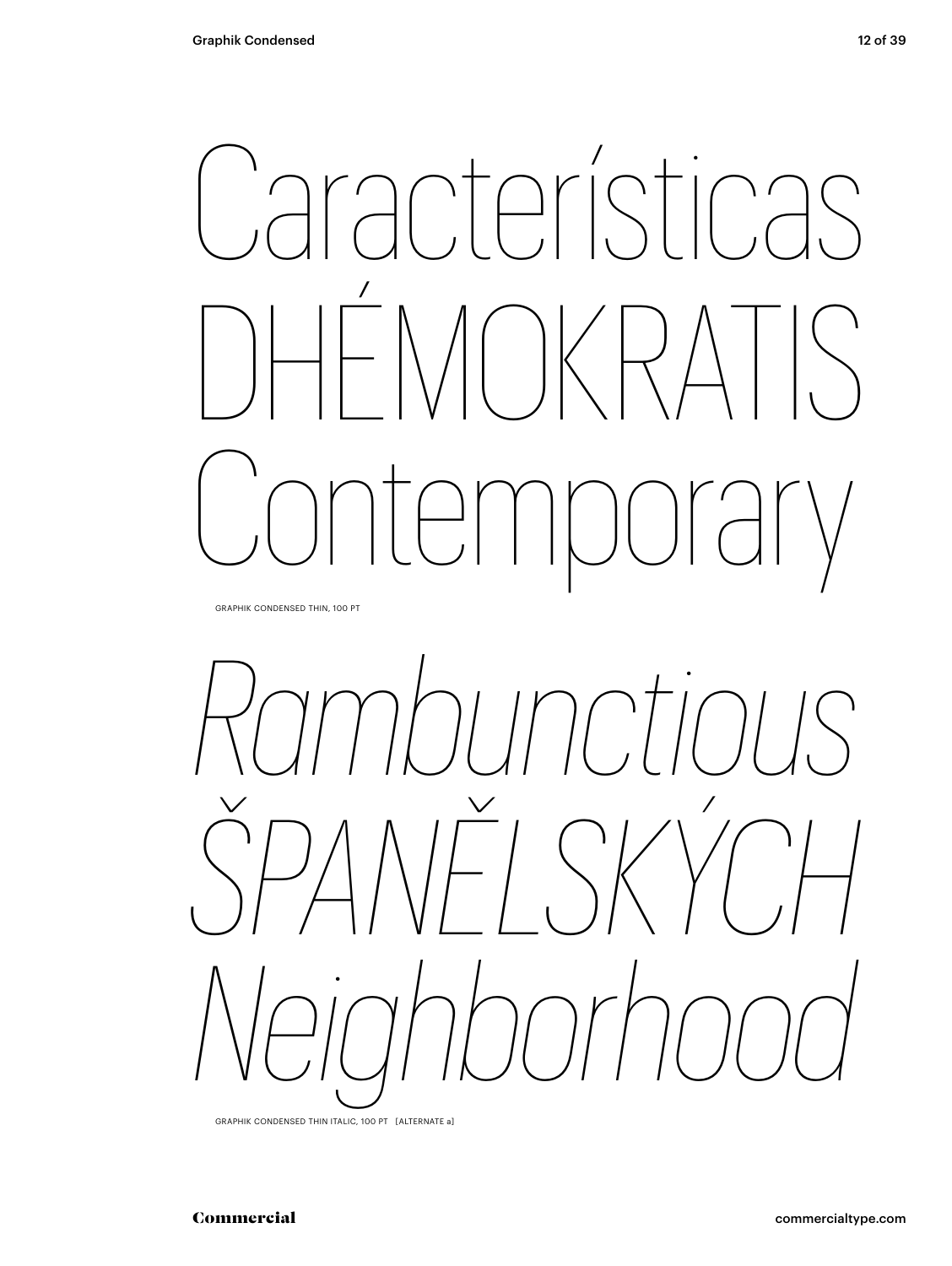## **ommunicate** ÎMPĂRĂTEASA Performances

GRAPHIK CONDENSED EXTRALIGHT, 100 PT [ALTERNATE t]

## *Questionnaire ØKONOMISKE Compositions*

GRAPHIK CONDENSED EXTRALIGHT ITALIC, 100 PT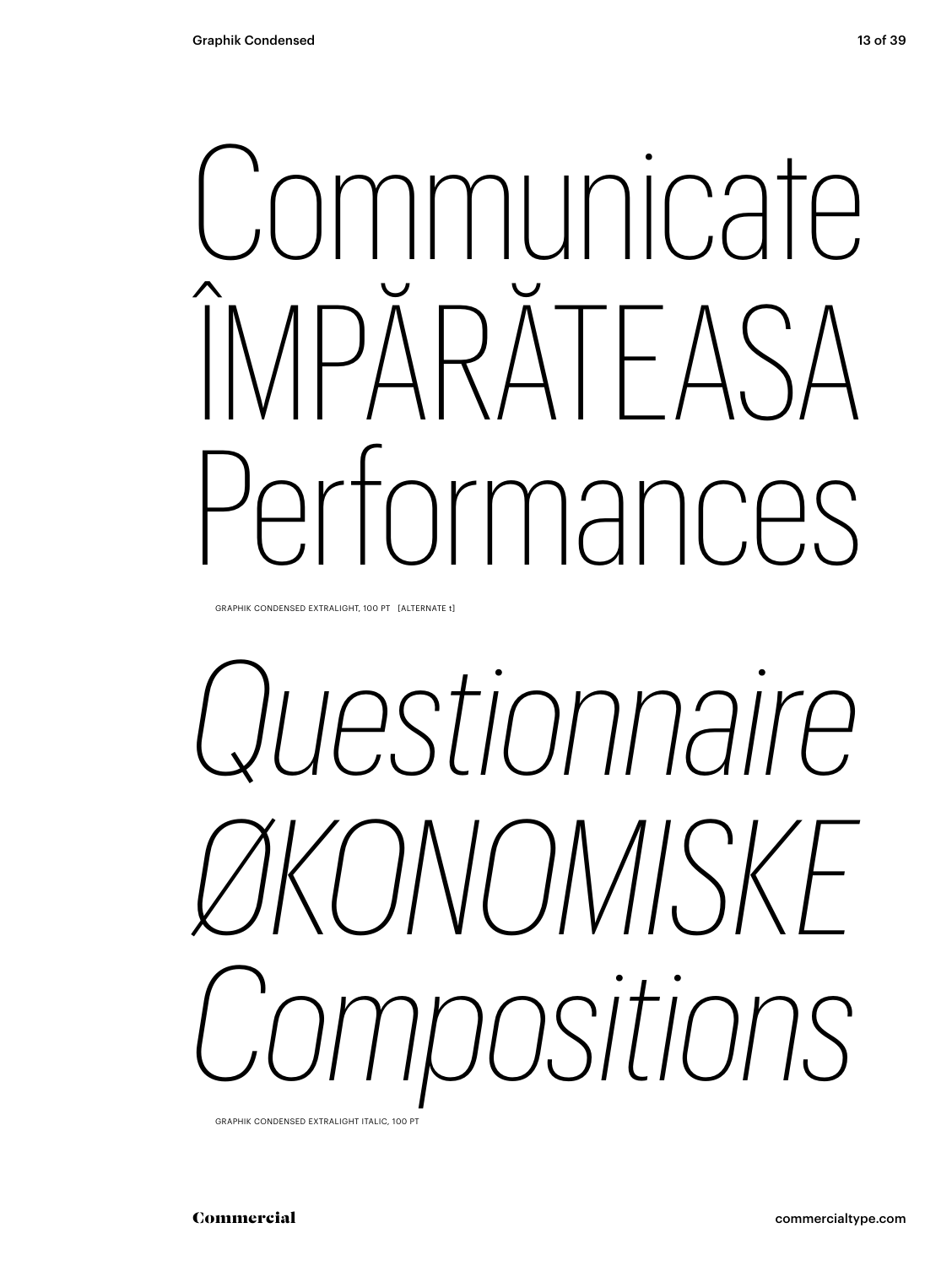# Diplomatique ASPIRATIONS Kolvluftpump

GRAPHIK CONDENSED LIGHT, 100 PT

# *Desaparèixer NUVÆRENDE Scrupulously*

GRAPHIK CONDENSED LIGHT ITALIC, 100 PT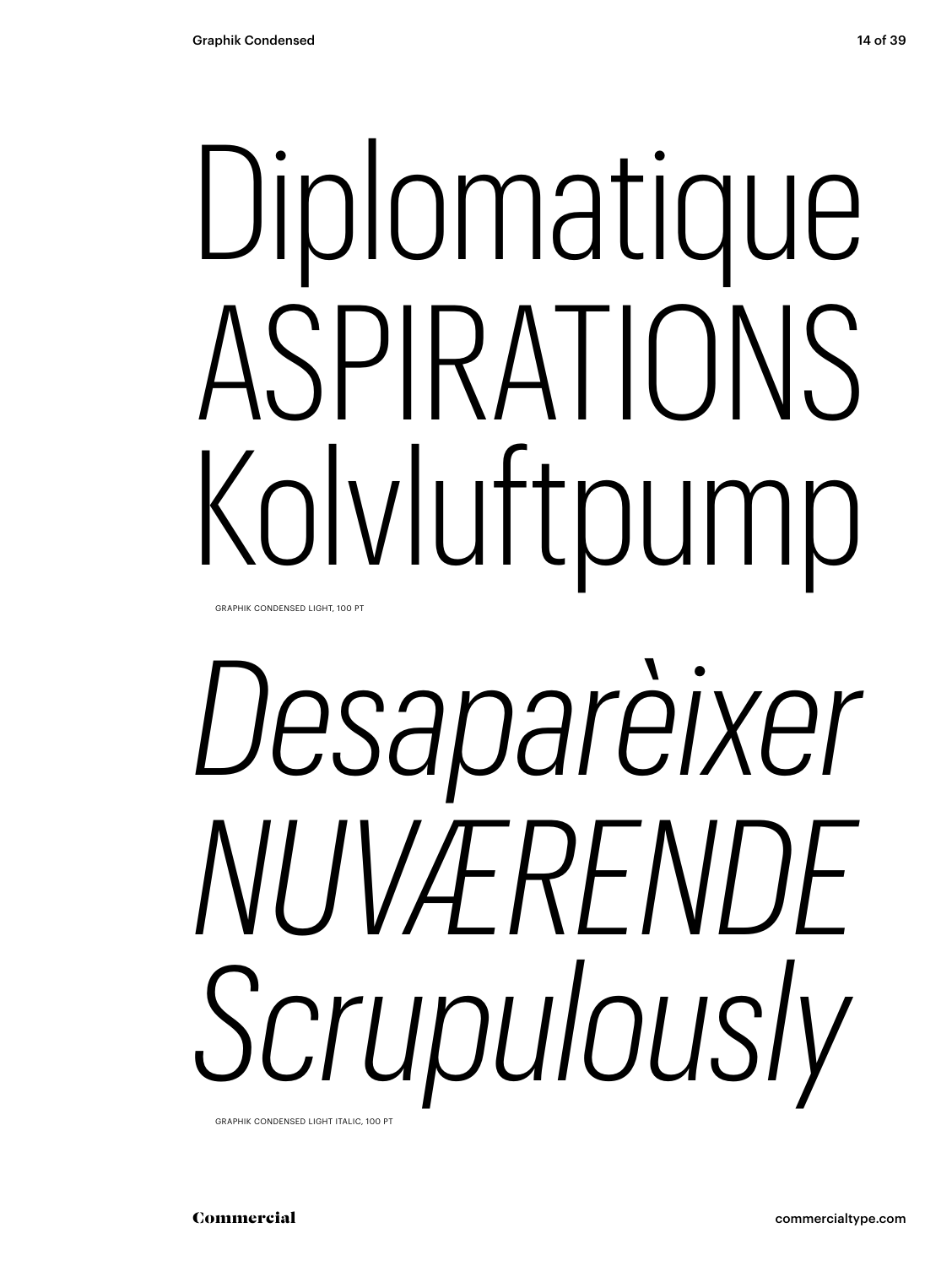## Introduction PRIVILÉGIÉE Pagtangkilik GRAPHIK CONDENSED REGULAR, 100 PT

## *Landscaped ENDEAVORS Agglutinanti* GRAPHIK CONDENSED REGULAR ITALIC, 100 PT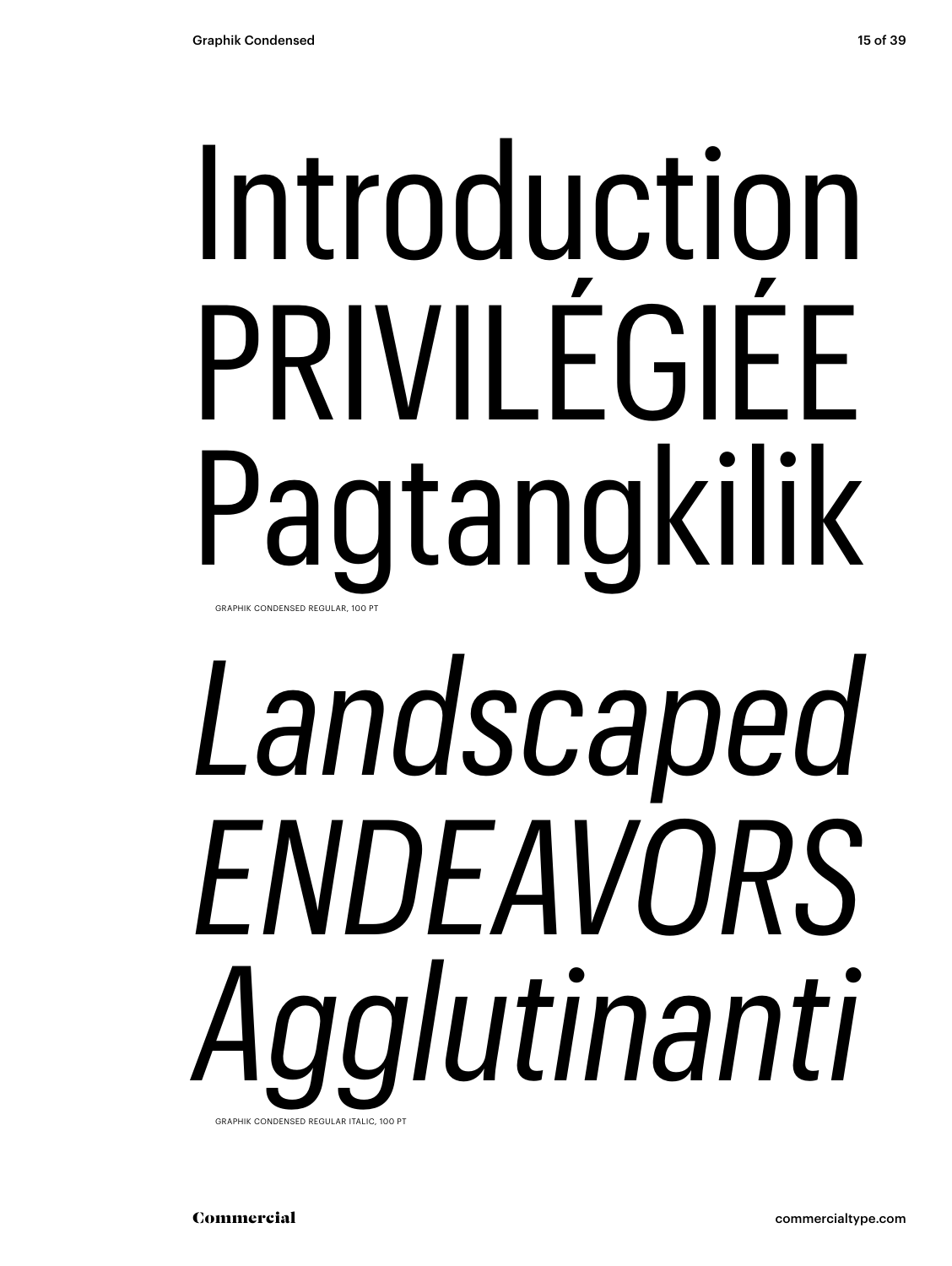# Polarization LINGKARAN Unificações

GRAPHIK CONDENSED MEDIUM, 100 PT

# *Bakımından ACOUSTICS Recognized*

GRAPHIK CONDENSED MEDIUM ITALIC, 100 PT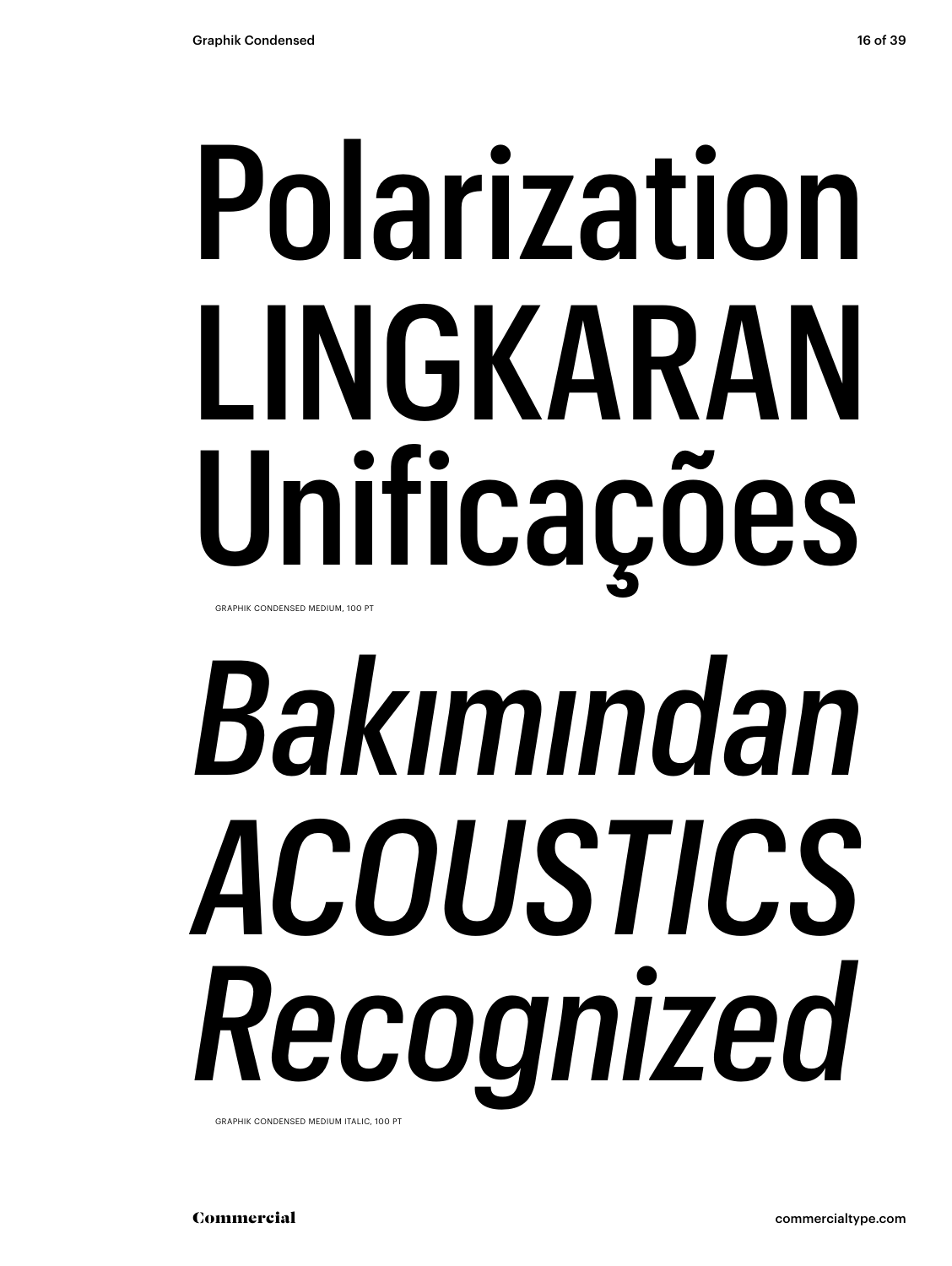## **Researcher RÉSERVOIR Nemzetközi**

GRAPHIK CONDENSED SEMIBOLD, 100 PT

# *Hyökkääjää FEATURING Industrially*

GRAPHIK CONDENSED SEMIBOLD ITALIC, 100 PT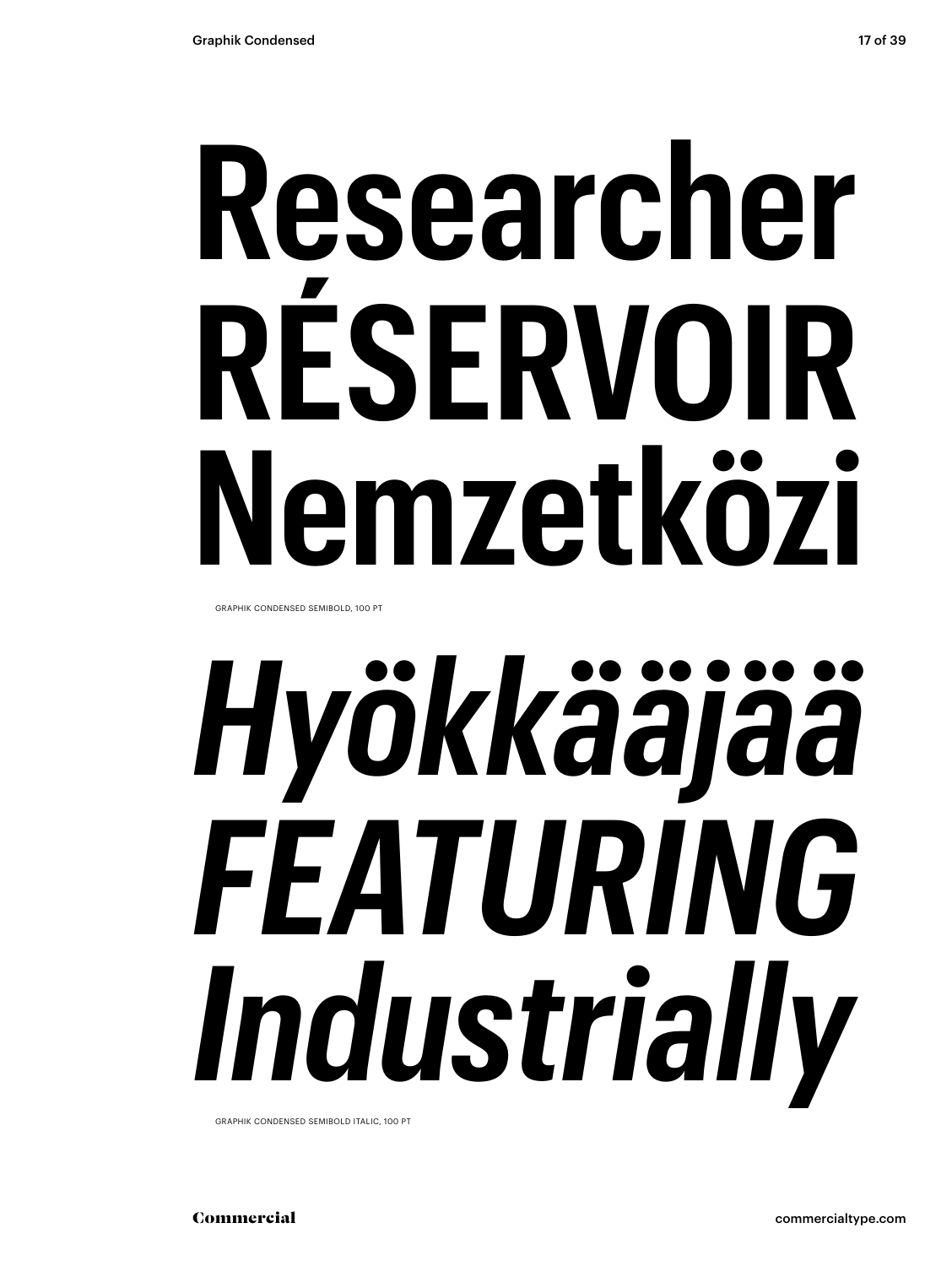# **Ákvarðanir LÉTREJÖTT**

**Hypothesis**

GRAPHIK CONDENSED BOLD, 100 PT [ALTERNATE a]

# *Technieken ARCHIVIST Heliopause*

GRAPHIK CONDENSED BOLD ITALIC, 100 PT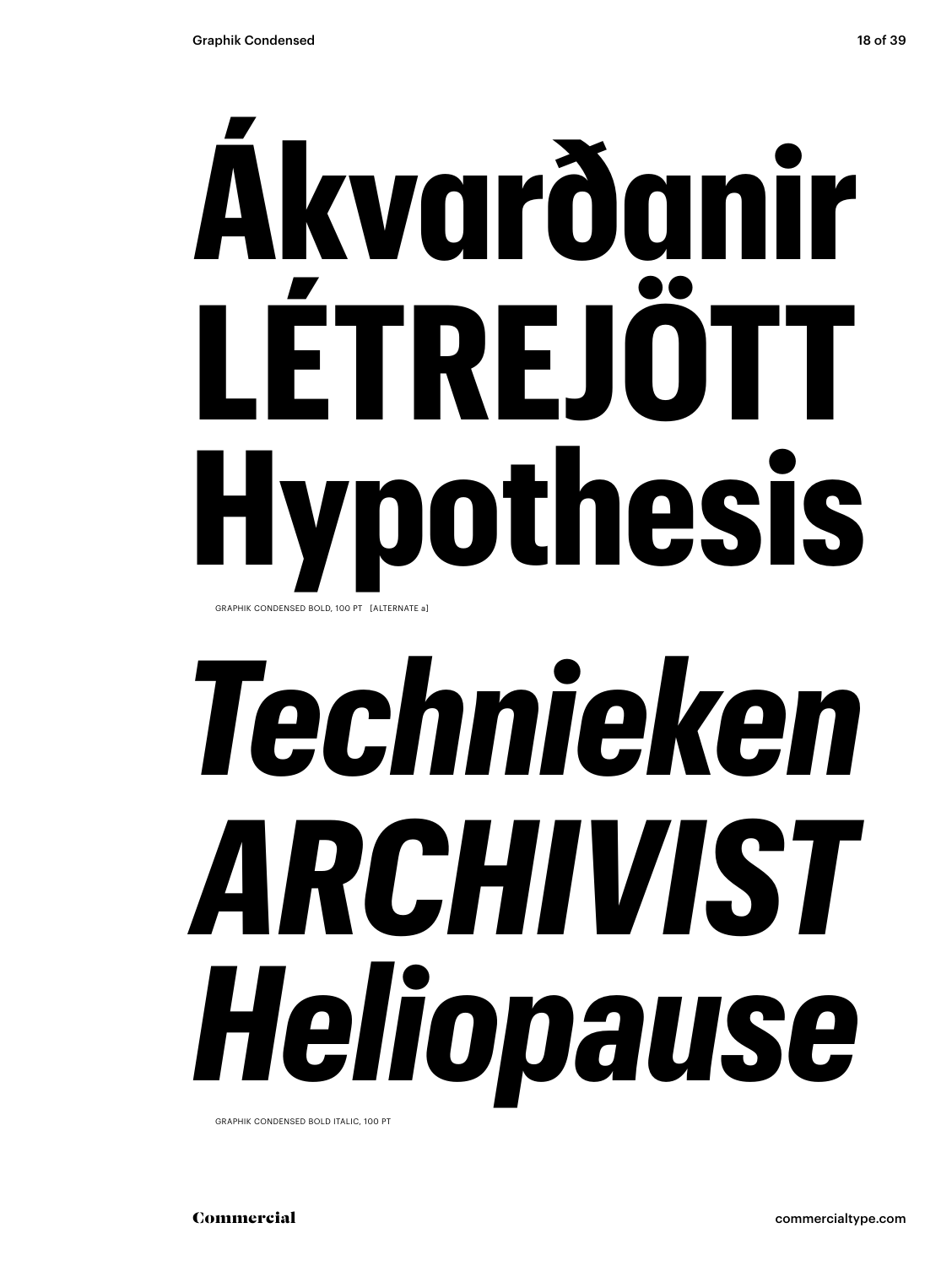## Dominante MJYMCŮW qanizi GRAPHIK CONDENSED BLACK, 100 PT

## *Ładunkiem ANNUALLY Distillation*

GRAPHIK CONDENSED BLACK ITALIC, 100 PT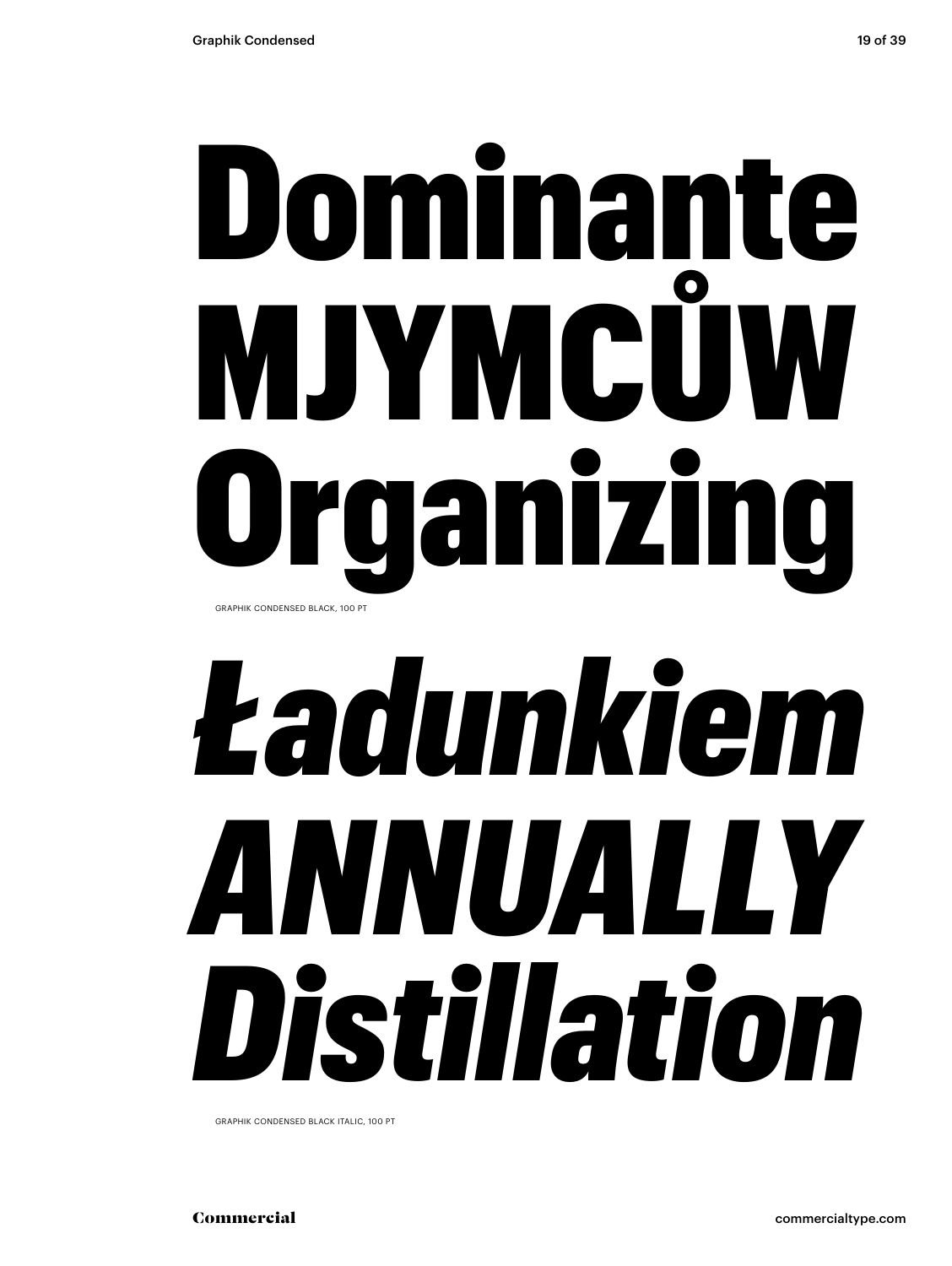## Verschärft PROTÉGER Engordany GRAPHIK CONDENSED SUPER, 100 PT

## *Familikoen SEASONAL Diplomatic*

GRAPHIK CONDENSED SUPER ITALIC, 100 PT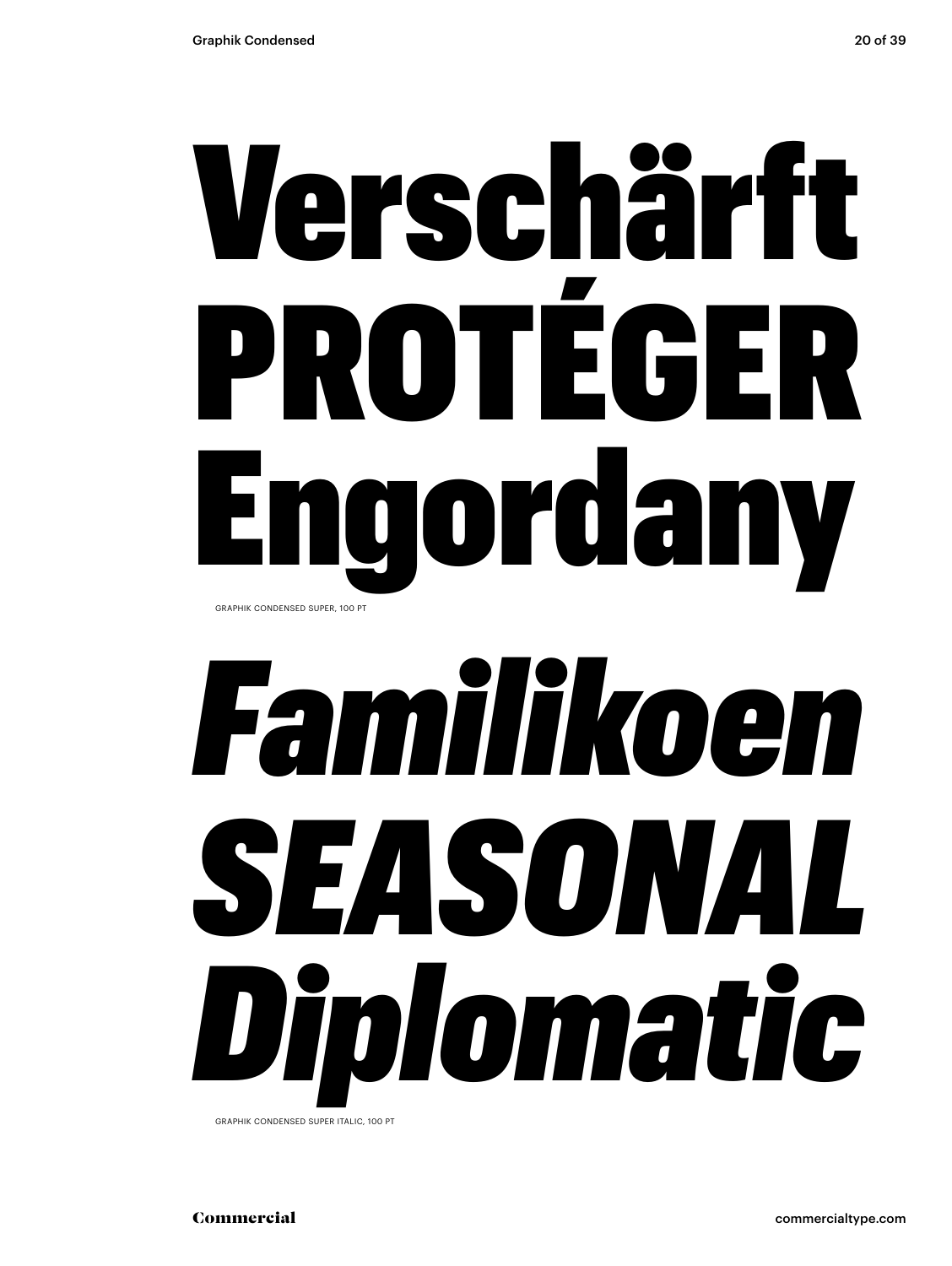### INCOMPREHENSIBLE Protoanthropological

GRAPHIK CONDENSED THIN, 70 PT



### I IMRFRI Tutkimusretkikunnat

GRAPHIK CONDENSED EXTRALIGHT, 70 PT [ALTERNATE t]

*RSAMNINGURS Nangangahulugang* 

GRAPHIK CONDENSED EXTRALIGHT ITALIC, 70 PT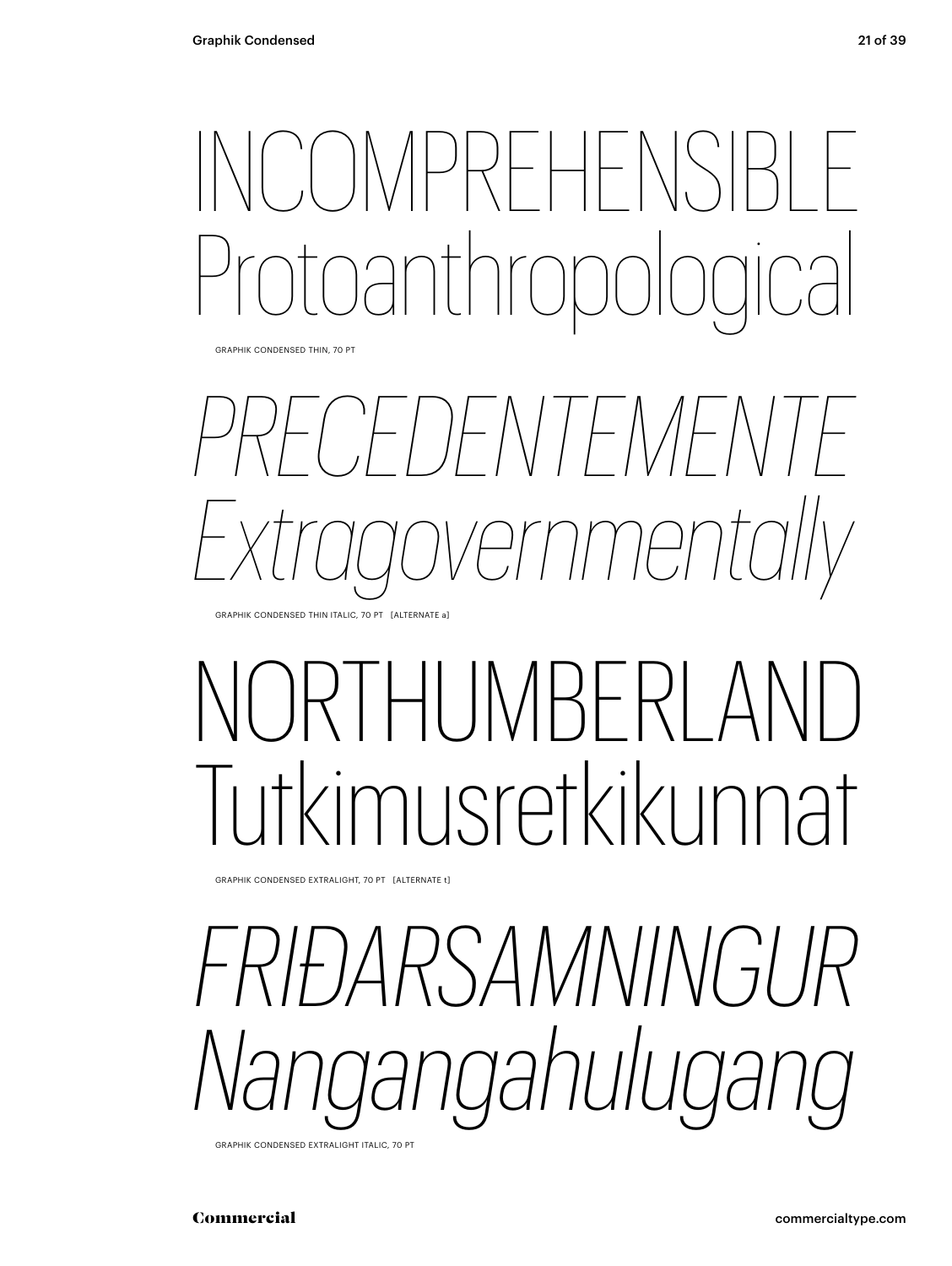### CONTRADICTORILY Internationalization

GRAPHIK CONDENSED LIGHT, 70 PT

## *TRANSFORMATION Burujabetasunaren*

GRAPHIK CONDENSED LIGHT ITALIC, 70 PT

#### ORIGINELLEMENT Mengembangkan GRAPHIK CONDENSED REGULAR, 70 PT [ALTERNATE a]

## *METEOROLOGIEN Radiogoniometer*

GRAPHIK CONDENSED REGULAR ITALIC, 70 PT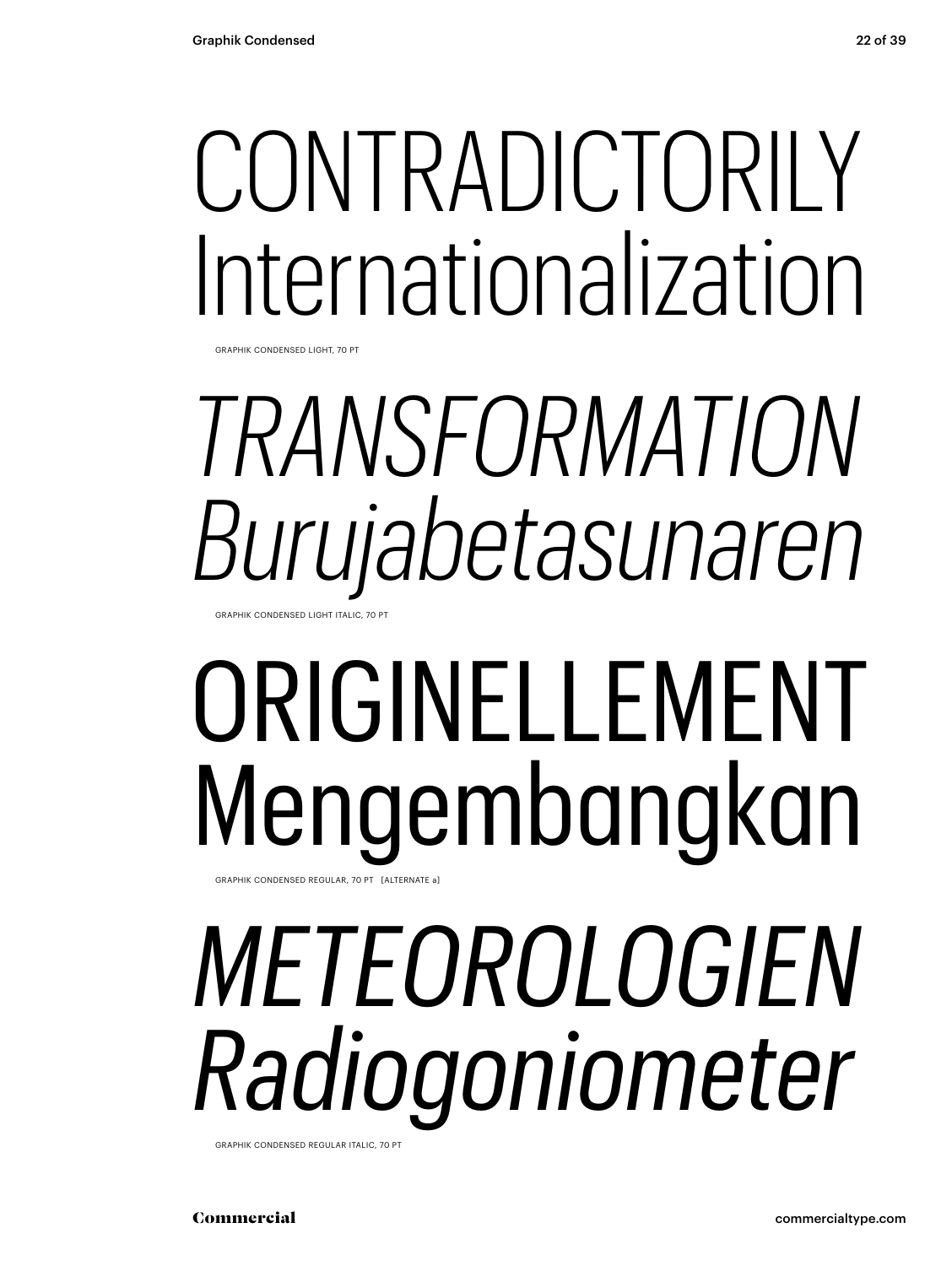## **BREAKTHROUGH** Camisgimerdosu

GRAPHIK CONDENSED MEDIUM, 70 PT

## **ESTABLISHMENT** Semioxygenated

GRAPHIK CONDENSED MEDIUM ITALIC, 70 PT

## **ACCREDITATION** Interchangeably

GRAPHIK CONDENSED SEMIROLD 70 PT

### EMBAIXADORES Drëttplazéierten

GRAPHIK CONDENSED SEMIBOLD ITALIC, 70 PT

Commercial

23 of 39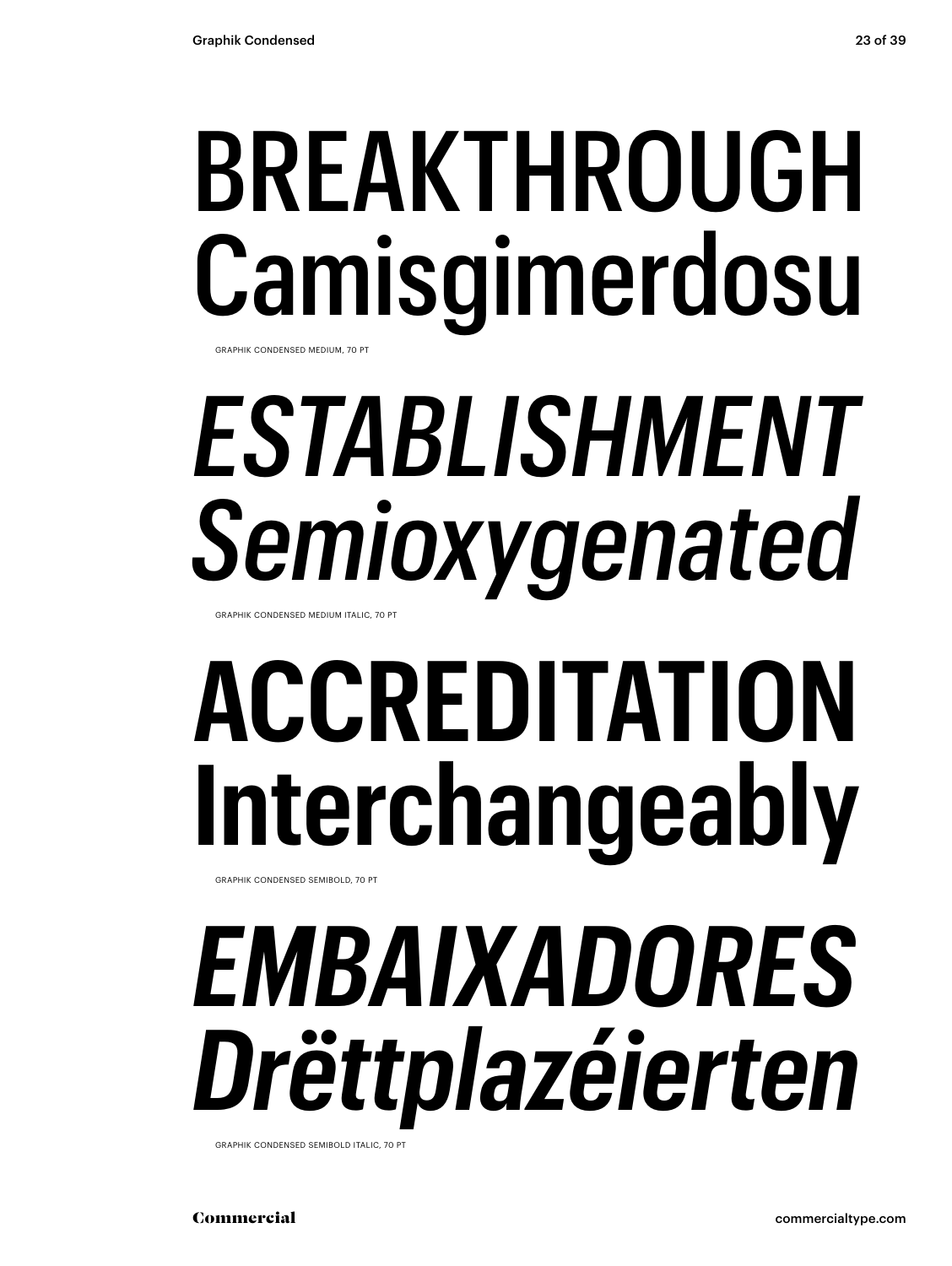### **VOORNAMELIJK Nonconformism**

GRAPHIK CONDENSED BOLD, 70 PT

## *HOSPODÁŘSKÝ Artistenfakultät*

GRAPHIK CONDENSED BOLD ITALIC, 70 PT [ALTERNATE t]

### MAGNIFICENCE monweal

GRAPHIK CONDENSED BLACK, 70 PT

## *REPRESENTING Apocalyptically*

**GRAPHIK CONDENSED BLACK ITALIC, 70 PT** 

Commercial commercialtype.com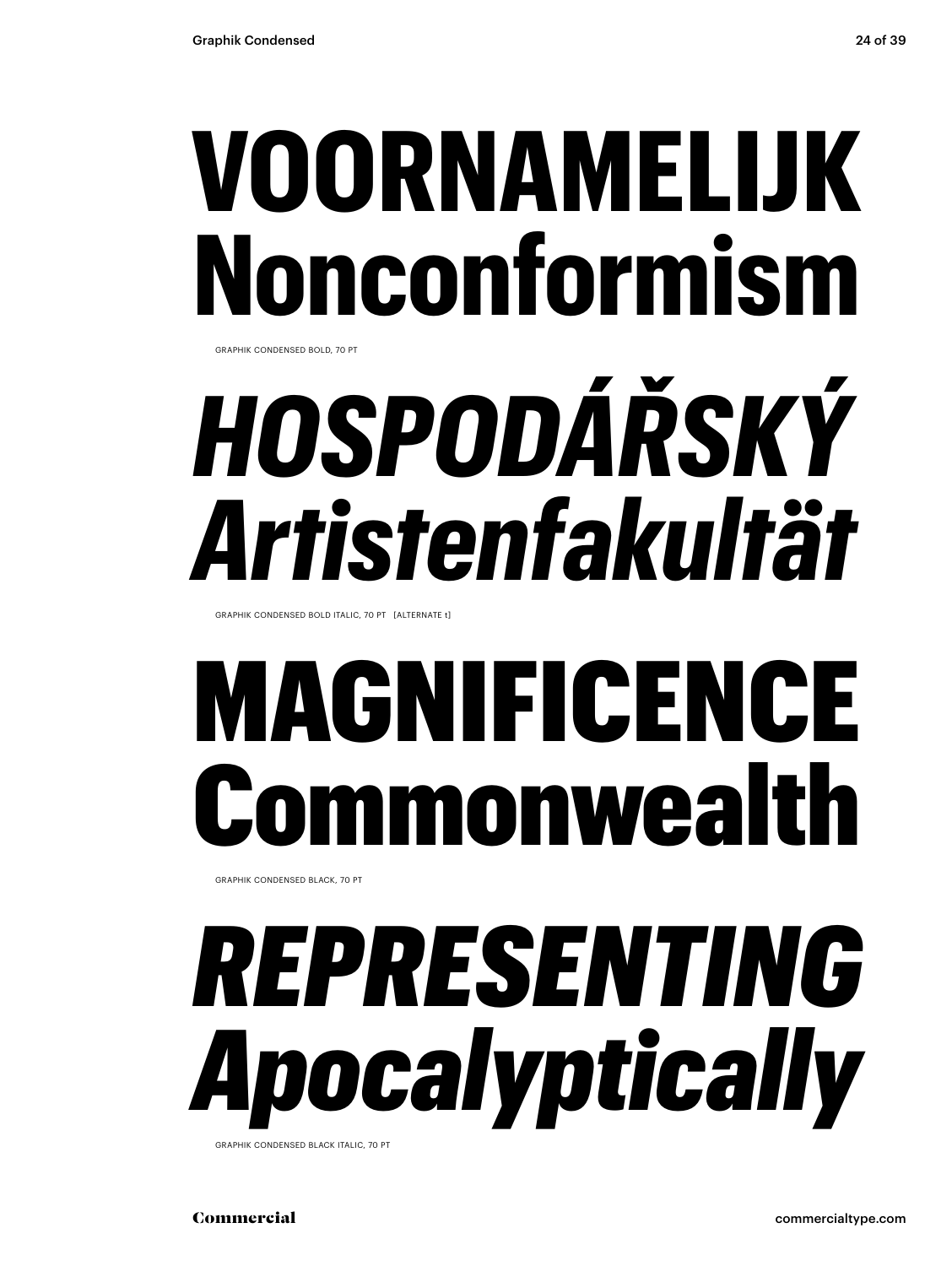### DISBANDMENT Systematyczną GRAPHIK CONDENSED SUPER, 70 PT [ALTERNATE a]

### *ECCENTRICITY Direktørposten*

GRAPHIK CONDENSED SUPER ITALIC, 70 PT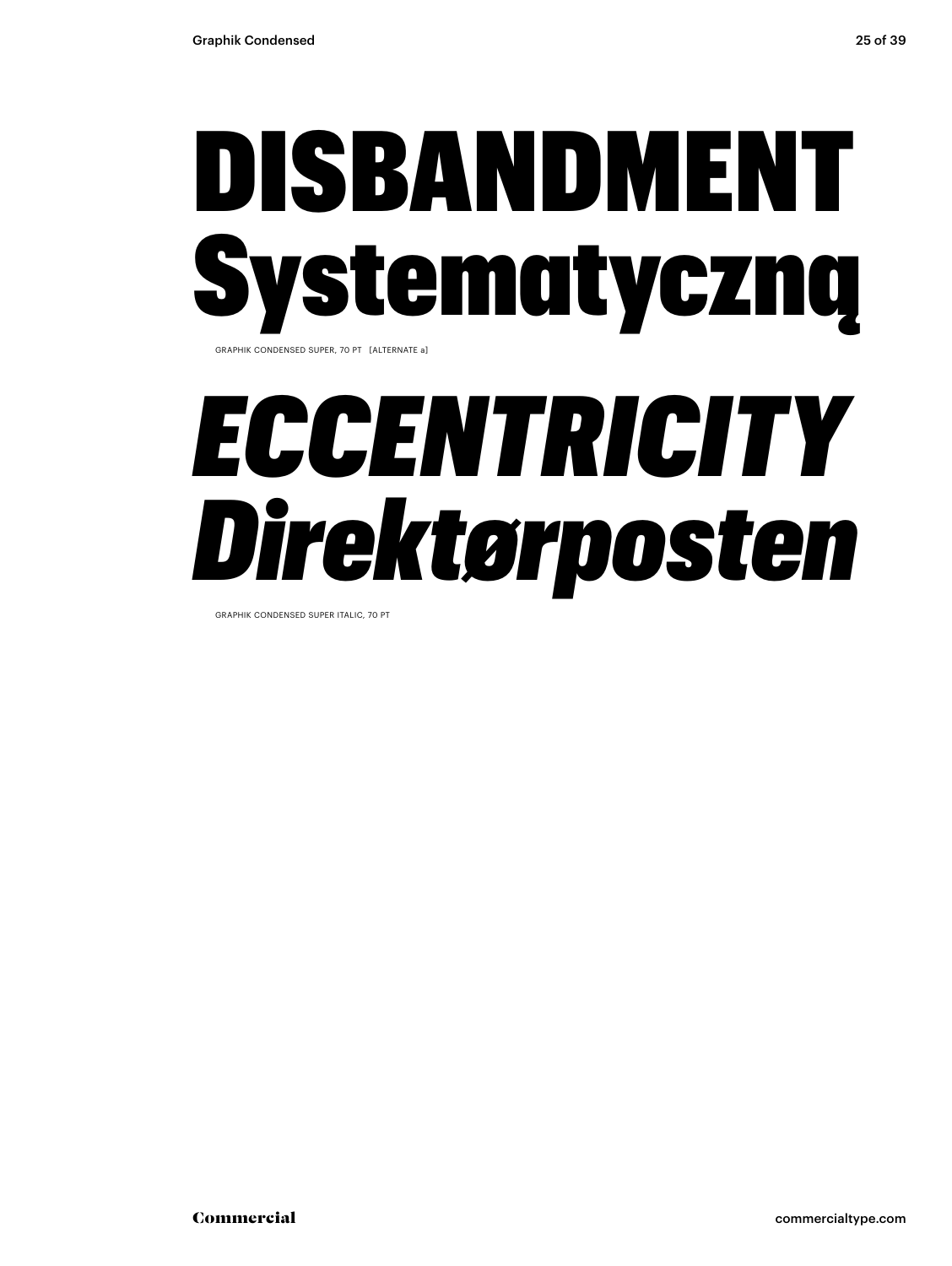Modern thought falls into two groups NESSA EXPEDIÇÃO LEVOU CONSIGO *Rejected the concept of singular text*

GRAPHIK CONDENSED THIN, THIN ITALIC, 40 PT

From antiquity until the present day BASIC PRECEPTS OF THE CONCI *An attack on the biographical detail*

GRAPHIK CONDENSED EXTRALIGHT, EXTRALIGHT ITALIC, 40 PT

Emerging recruits with new ideals EARLY FORMS OF TENOCHTITLAN *Meqjus bħala missier l-allat kollha*

GRAPHIK CONDENSED LIGHT, LIGHT ITALIC, 40 PT

#### Að öðru leyti er ekkert vitað um LAST PUBLIC RELATIONS BLITZ *Se sitúa a 8° 31′ 14″ de longitud*

GRAPHIK CONDENSED REGULAR, REGULAR ITALIC, 40 PT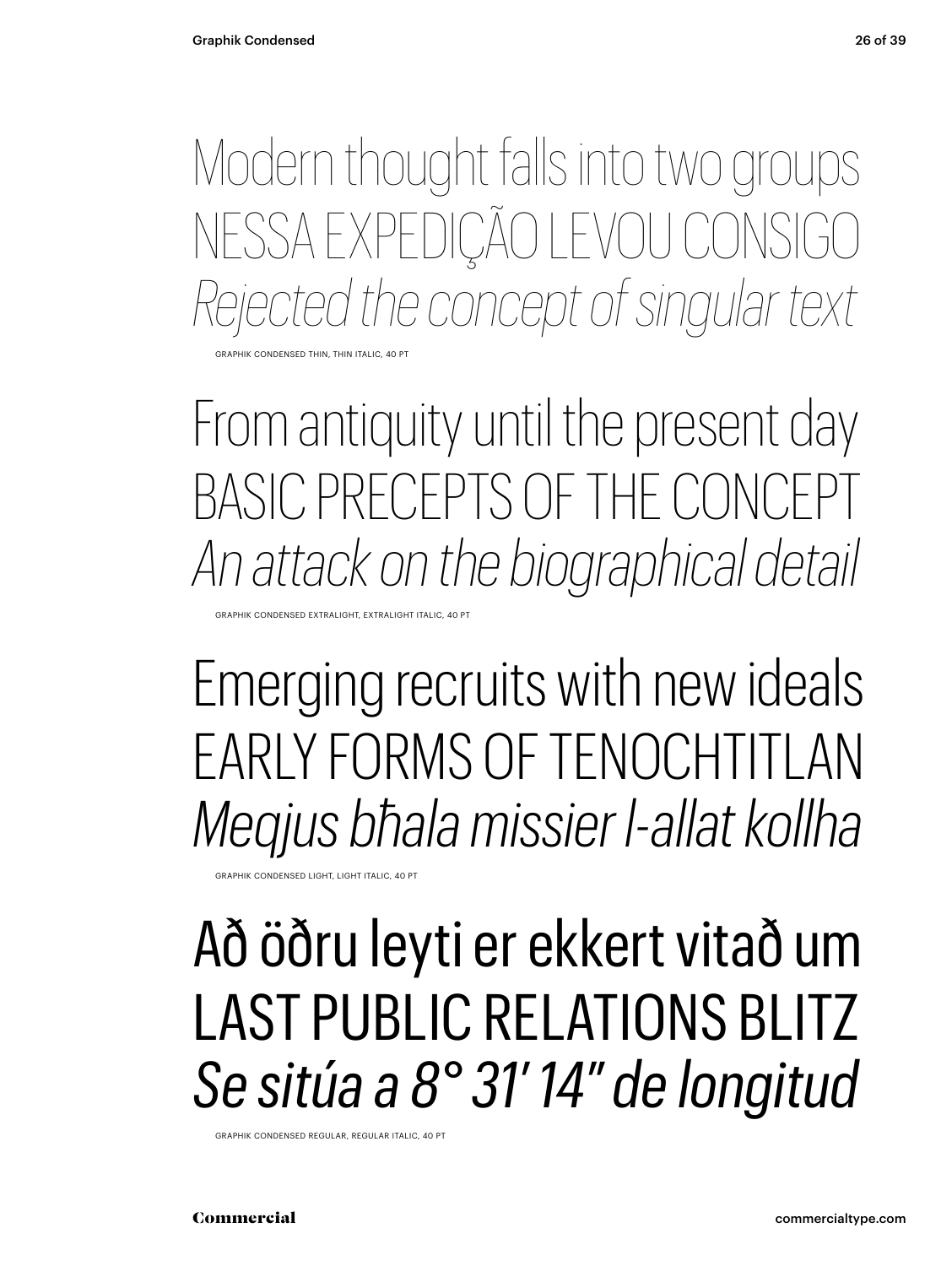#### Issued a decree in spring 1875 HO'OKUMU 'IA NĀ MOKU 'ANO *Administracinėms funkcijoms*

GRAPHIK CONDENSED MEDIUM, MEDIUM ITALIC, 40 PT [PROPORTIONAL OLDSTYLE FIGURES]

#### **The defining feature of an era 1,871 SALE PETITIONS IN 2011** *L'archipel était habité par des*

GRAPHIK CONDENSED SEMIBOLD, SEMIBOLD ITALIC, 40 PT

#### **Pamamaraang pambatas sa LOPUSSA 174 166 HENKILÖÄ** *Utilize as a literary language*

GRAPHIK CONDENSED BOLD, BOLD ITALIC, 40 PT [ALTERNATE a t]

#### Gaur egun, britainiar bizitza NEIGHBORHOOD ALLIANCE *Mit seiner großen Anzahl an*

GRAPHIK CONDENSED BLACK, BLACK ITALIC, 40 PT [ALTERNATE ß]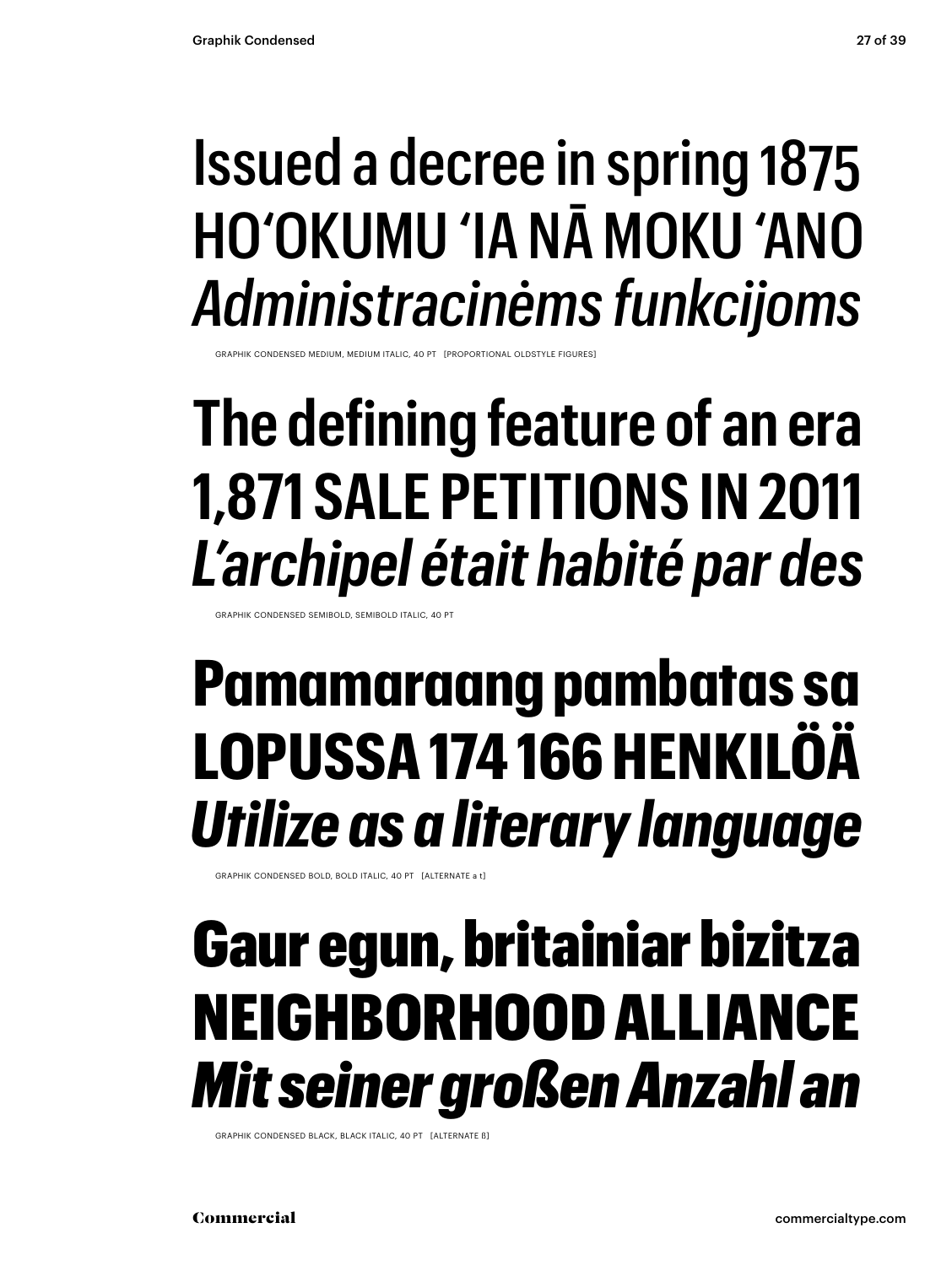#### Mintegy 1130 km-re fekszik LEVEL OF CONSUMER DEBT Paused admissions in 2007

GRAPHIK CONDENSED SUPER, 40 PT

#### *Earlier on in the 7th century THE FINAL, LAST DITCH BID Hennes konst har setts som*

GRAPHIK CONDENSED SUPER ITALIC, 40 PT [ALTERNATE , ]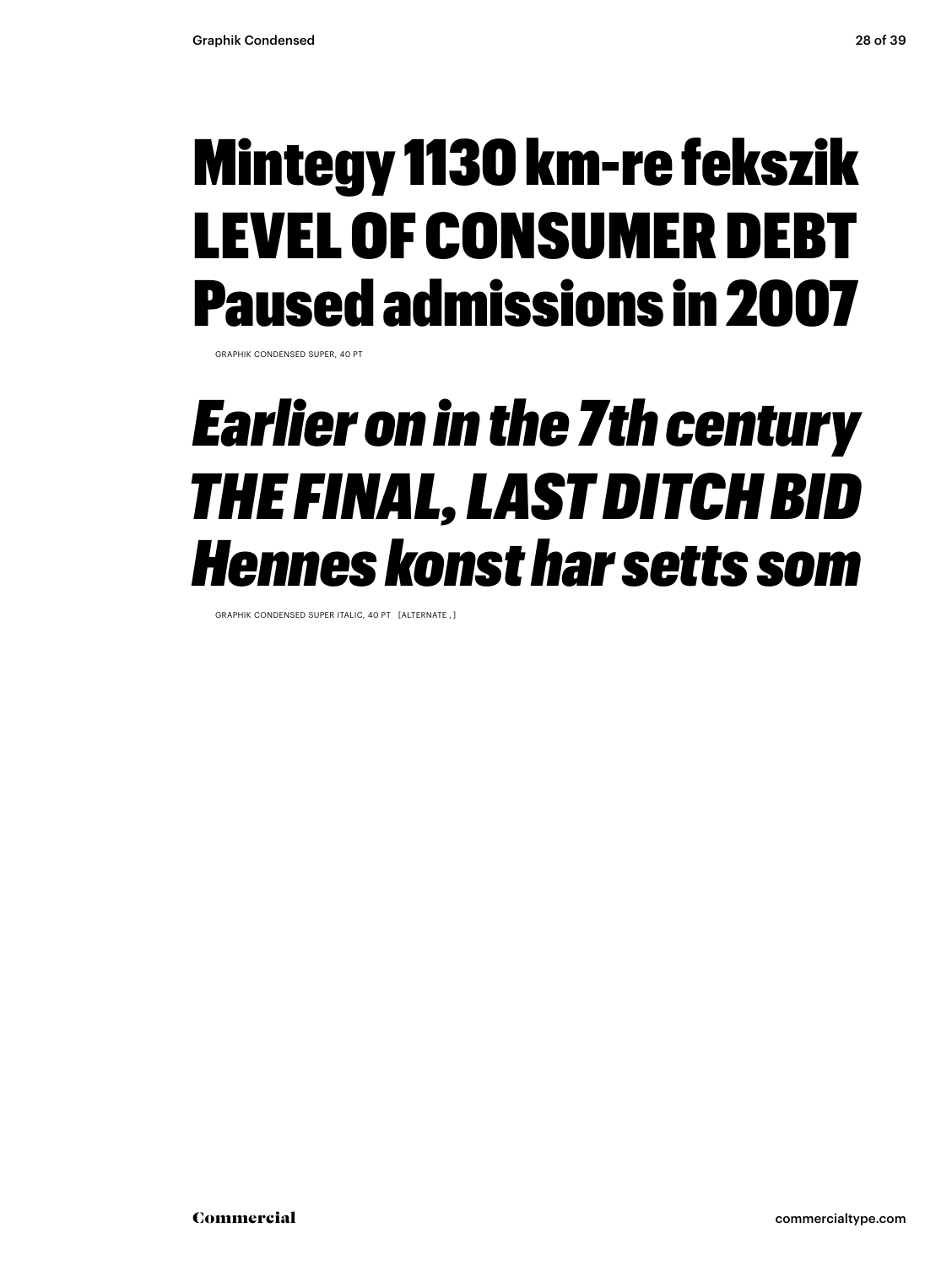The predator satiation hypothesis does not explain why the NAVRHOVANÝMI MISEMI JE TŘEBA "MARS SAMPLE RETURN" *Piyambakipun ingkang kaanggep anggubah wiracarita Iliad* GRAPHIK CONDENSED THIN, THIN ITALIC, 25

La temperatura más baja registrada es de -64 °C en 1944 MCLAREN WOULD SURELY DELIVER HIS DEFINITIVE TAKE *Comercianții olandezi au negociat pe fiecare continent și* GRAPHIK CONDENSED EXTRALIGHT, EXTRALIGHT ITALIC, 25 PT

Various field researchers believing it to be reasonable COVERED BY ICE SHEETS UP TO 4,000 METERS THICK *The word aequātiō was used by ancient astronomers* K CONDENSED LIGHT, LIGHT ITALIC, 25 PT [ALTERN

De Mälarmar wie oant de 12e iuw in ynholte fan dy THE RELATIONSHIPS WEREN'T WIDELY ACCEPTED *Ta võib ka parlamendi ennetähtaegselt laiali saata*

GRAPHIK CONDENSED REGULAR, REGULAR ITALIC, 25 PT [ALTERNATE t]

#### The principal city and linchpin remained Lübeck PRVA ZBORNICA JE SESTAVLJENA IZ 45 ČLANOV *Under Chandragupta Maurya and his successor*

GRAPHIK CONDENSED MEDIUM, MEDIUM ITALIC, 25 P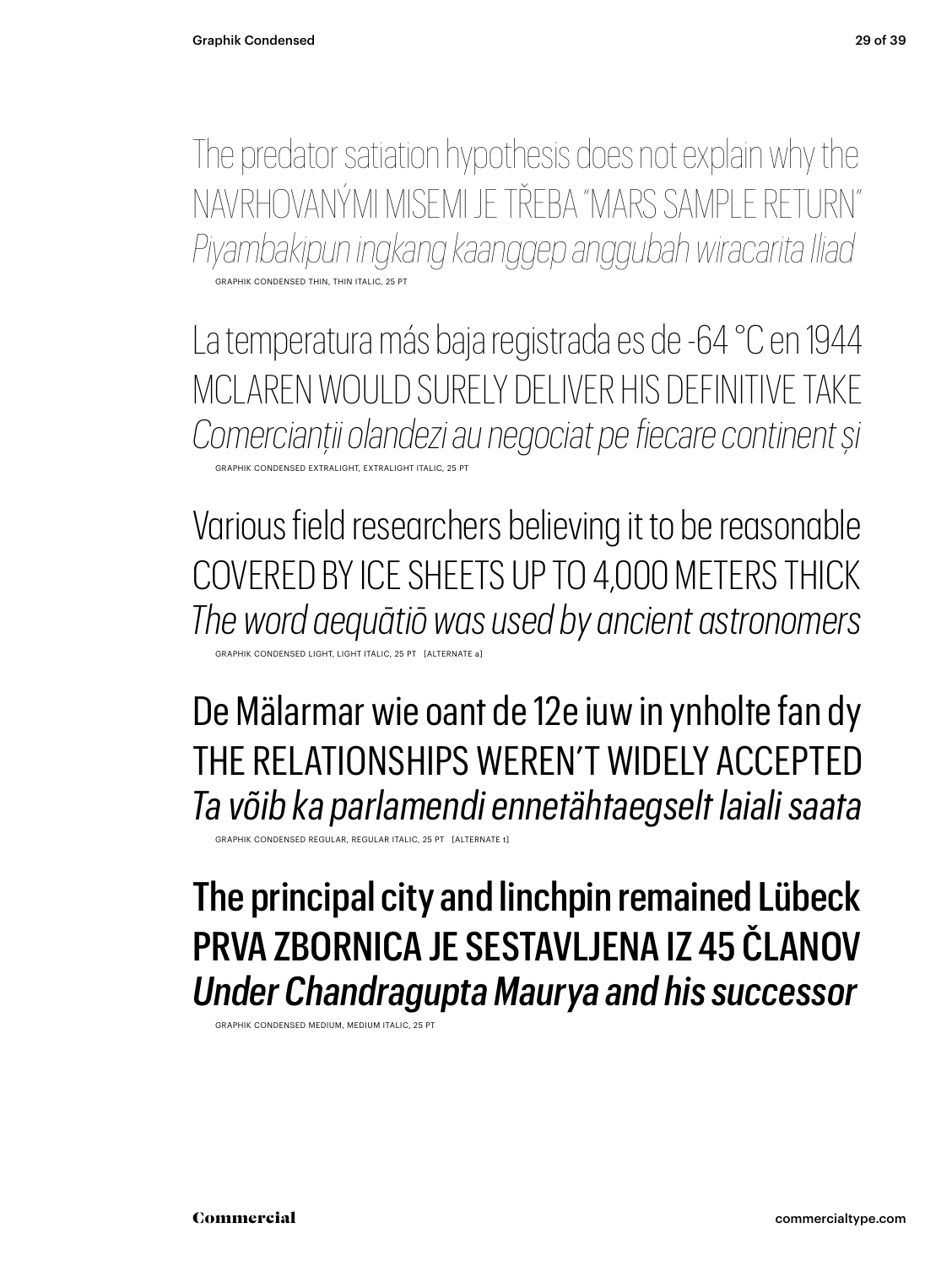#### **Søen rummer en overordentlig stor mængde af LA PROFONDITÀ MEDIA DEL LAGO È DI 4 METRI** *Endemic to temperate forests in the Himalayas*

GRAPHIK CONDENSED SEMIBOLD, SEMIBOLD ITALIC, 25 PT

**Poised to deliver reports by the 11th of August NUEVAS COMUNIDADES QUE COMPARTIRÍAN** *Recorded that Gaither was a key driving force* 

GRAPHIK CONDENSED BOLD, BOLD ITALIC, 25 PT

#### In 1917 werd in Stompetoren de zuivelfabriek SUNDRY PIVOTAL UNDERLYING OBJECTIVES *Danas je Nizozemska jedna od najrazvijenijih*

GRAPHITALIC 25 PT [PROPORTIONAL OLDST

#### Investigates virtually two dozen appointees A MOST COMPLETE WORK ON FINNO-UGRIC *À chì hè causa di u so mali, piegni à sè stessu*

GRAPHIK CONDENSED SUPER, SUPER ITALIC, 25 PT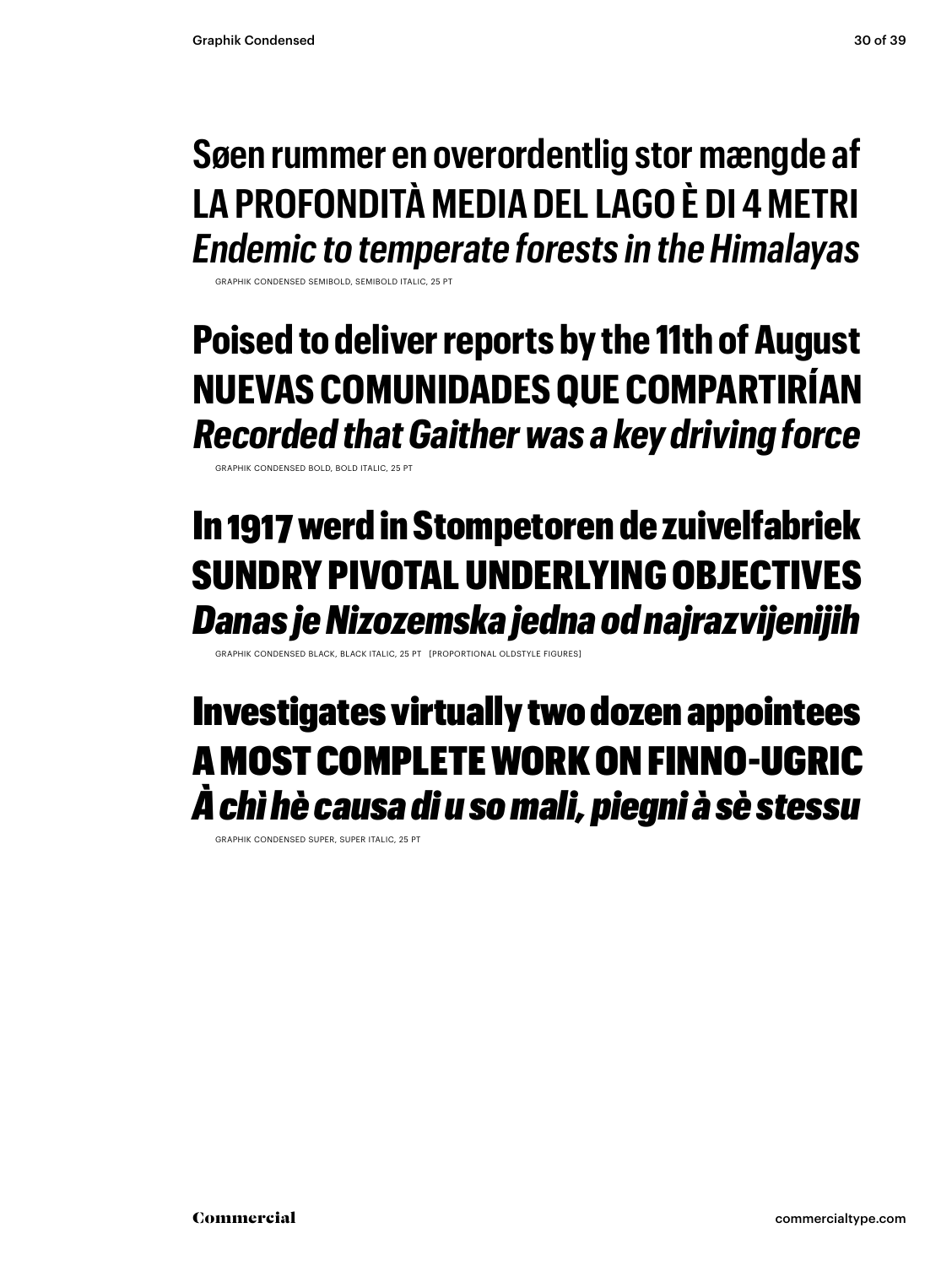MARK LEE'S SURREAL MANNERISMS SOUGHT TO CALL ATTENTION TO THE BLIGHT It hasn't been since the so-called "White Oak Rebellion" that interests have manifest RÂUL MUR CURGE PRIN GRAZ LANDUL STEIERMARK ȘI SE VARSĂ DUPĂ 2673 KM ÎN Vestri borgarmörkin nema við Bæjaraland en Alparnir eru aðeins steinsnar til suðurs GRAPHIK CONDENSED THIN, THIN ITALIC, 18 PT

ZDECYDOWANA WIĘKSZOŚĆ SPECJALISTÓW JEST ZDANIA, ŻE JĘZYKI URALSKIE The fashion icon's abrupt intervention cast doubt on the viability of the 2017 line VÄGEN SÖDERLIT HAR SAMMA STRÄCKNINGS SOM DAGENS AVENIDA TI ALPAN De oudste onbetwiste inscripties in het Brahmi zijn de edicten van Asoka uit het GRAPHIK CONDENSED EXTRALIGHT, EXTRALIGHT ITALIC, 18 PT [ALTERNATE t]

MAHABHARATAN VARHAISIMPIFN TFKSTIFN OI FTFTAAN OI FVAN PFRÄISIN Sawijining ringkesan cekak karya Mozarts ugi naté dipunterbitaken ing 1951 THEIR OFFICE'S RHETORIC EXPOSED GAPS BETWEEN NEW DEPARTMENTS Only two clauses expressly discuss national, social & economic conditions GRAPHIK CONDENSED LIGHT, LIGHT ITALIC, 18 PT

EM 2004, ONZE ANOS APÓS A SUA PRIMEIRA TENTATIVA FRUSTRADA His witty debut film about the underworld demimonde in Montmartre NEKOLIKO NIŽE VSTOPI V ZVEZNO DEŽELO ŠTAJERSKO IN NADALJUJE Those communications included references to a campaign chairman

GRAPHIK CONDENSED REGULAR, REGULAR ITALIC, 18 PT

THROUGH INHERITANCE OF SUBSTANTIAL WESTERN TERRITORIES By November 1956, 24 other states had acceded to the declaration LES LANGUES PRÂKRITES DEVINRENT DES LANGUES LITTÉRAIRES Die Sheepeater-Shoshonen lebten bis 1872 im Gebiet des heutigen

GRAPHIK CONDENSED MEDIUM, MEDIUM ITALIC, 18 PT [PROPORTIONAL OLDSTYLE FIGURES]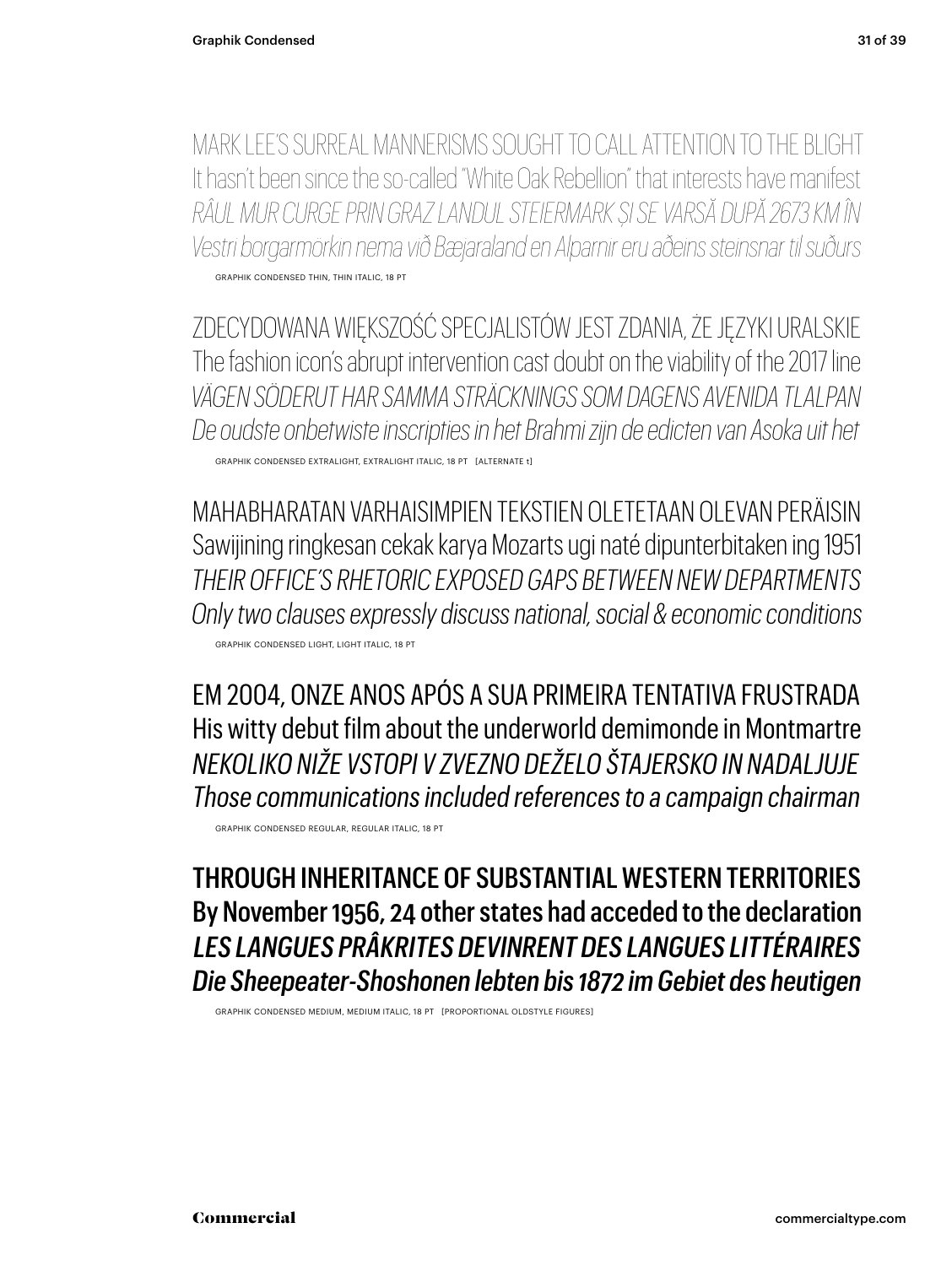**CLOSED DOOR BRIEFINGS REVEAL RIFT BETWEEN ALLIED CAMPS The work's true strength was its ability to subvert alternative film** *MANY OF THE IDEAS OF THE CHARTER CAME FROM AN IDEOLOGY Zostały wybrane i zastosowane w przestrajalnym spektrometrze*

GRAPHIK CONDENSED SEMIBOLD, SEMIBOLD ITALIC, 18 PT [ALTERNATE a]

**ONLY IN HER TRAVELS TO SAN FRANCISCO DID THE TRUTH OUT Kun i nogle få tilfælde findes der skriftlige kilder med ursproget** *SA KAHULIHULIAN NG IKA-17 NA SIGLO, SA DAAN NG DIGMAAN La commune d'Alkmaar compte 27 moulins dont le 't Roode Hert*

GRAPHIK CONDENSED BOLD, BOLD ITALIC, 18 PT [ALTERNATE , ' ]

OUR TOP 10 FOR SUMMER 2018 WILL LEAVE YOU SPEECHLESS Rampant factionalism irrevocably contributed to their decline *CONCERN WITH PRICES SWAMP BARGAIN WESTERN MARKET Yellowstone er fyrsti og elsti þjóðgarður heims, stofnaður árið*

GRAPHIK CONDENSED BLACK, BLACK ITALIC, 18 PT

LOCAL MANUFACTURE LOOKS TO REINVIGORATE THE TRADE Ettersom det er for få muligheter til å avgjøre spørsmålet, har *DEZE AGGLOMERATIE TELT ONGEVEER 1.268.520 INWONERS Unnamed sources sought to defect in anticipation of releases*

GRAPHIK CONDENSED SUPER, SUPER ITALIC, 18 PT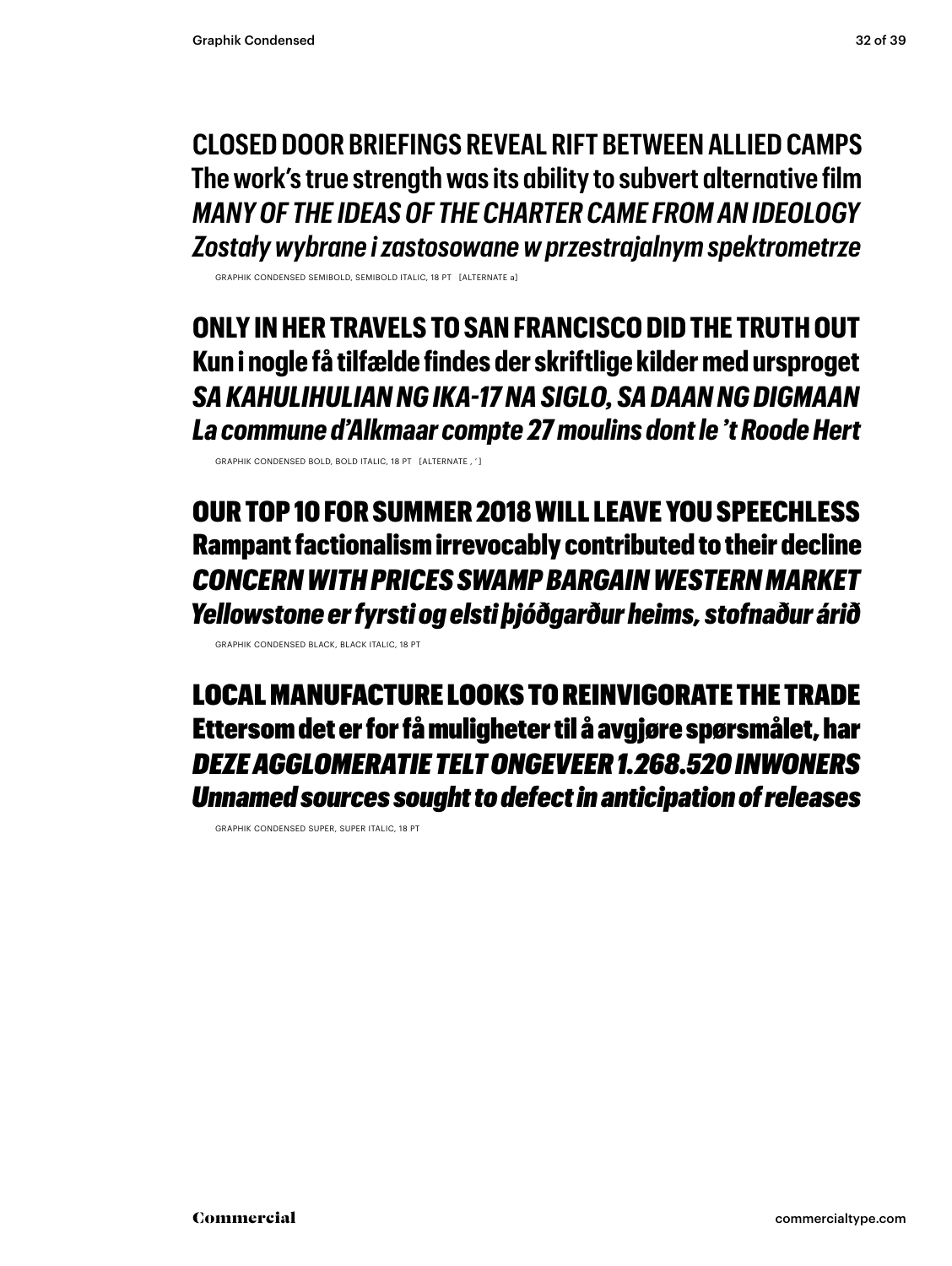Parlamentissa on 8 valiokuntaa, joissa tehdään valmistelutyötä täysistuntoa varten, ja lisäksi useita poliittisia FALTAVAM-LHE MEIOS PARA MELHORAR AS CONDIÇÕES DOS TERRENOS E PARA IMPLEMENTAR MEDIDAS *Those four southwestern states saw a dramatic rise in monthly precipitation, leaving officials scrambling to* GRAPHIK CONDENSED THIN, THIN ITALIC, 14 PT

This year's spring gala will, after 11 years, see the return of the Chatmoore House as the venue location MLAĐI DIJELOVI STJENJAKA SU SE UZDIGLI TIJEKOM KASNOG RAZDOBLJA KREDE NEKI JUŽNI DIJELOVI *Their management company purchased the building and set out shift as many rent-stabilized tenants* GRAPHIK CONDENSED EXTRALIGHT, EXTRALIGHT ITALIC, 14 PT

Anfang der 1970er Jahre hatte sich die NASA wieder auf bemannte Einsätze im niedrigen Erdorbit WE RIGOROUSLY TESTED 15 OF THE BEST VACUUMS IN THE MARKFT AND NARROWED THE FIFI D *Well into the 20th century the area existed principally as a patchwork of minor warring fiefdoms* GRAPHIK CONDENSED LIGHT, LIGHT ITALIC, 14 PT

Such peer-reviewed pieces, she argues, more often than not tend to miss their rhetorical BERRONI TOTALLY REIMAGINED THE ART DECO FORM, TRANSPOSING IT TO A NEWER ERA *His small Copenhagen-based studio creates what one critic deemed "poetry in ceramics"* GRAPHIK CONDENSED REGULAR, REGULAR ITALIC, 14 PT

Nahuatl and the other 67 indigenous languages are recognized as lenguas nacionales MIS-SEKLU DISGĦA SAL-1711, L-INGILTERRA U L-ISKOZJA KIENU JEŻISTU BĦALA ŻEWĠ *Jo ilgis siekė tik 4,95 m, buvo varomas 4,549 cm3 dviejų cilindrų oru aušinamu varikliu* GRAPHIK CONDENSED MEDIUM, MEDIUM ITALIC, 14 PT

**Na północ od gór leży wyżyna Yellowstone, na wschodzie rozciąga się obszar zwany GENERATED A NOMINAL GROSS DOMESTIC PRODUCT OF \$8.75 TRILLION IN Q1 2017** *23,1 millió évvel ezelőtt egy ennél kisebb kitörés 280 köbkilométer anyagot lökött ki* GRAPHIK CONDENSED SEMIBOLD, SEMIBOLD ITALIC, 14 PT

**Devrin aydınları önlerine çıkan bu intizamlı lisânı memnuniyetle kabullenmişlerdir MALGRÉ L'INTÉRÊT QU'ELLE PORTE AUX BEAUX-ARTS – QU'ELLE DOIT À SON PÈRE** *Echoed some of the administration's "very ambiguous" and "contradictory" ideas* GRAPHIK CONDENSED BOLD, BOLD ITALIC, 14 PT [ALTERNATE ' " " ]

Nel 1571 la città respinse con successo l'assedio delle forze spagnole guidate da REITH GERÐI TILRAUNIR MEÐ TÓMIÐ EN HRYLLINGUR TÓMSINS VAR ÞÁ TALINN *Aksara Tamil memiliki 961 tambahan huruf kombinasi mewakili 1.237 kombinasi*

GRAPHIK CONDENSED BLACK, BLACK ITALIC, 14 PT [PROPORTIONAL OLDSTYLE FIGURES, ALTERNATE a t]

The value of the equation of time is approximated by the sum of two sine curves REPRESENTED THE VAUNTED DESIGNER'S FIRST TIME IN THE SUMMER LINEUP *Stripped down to bare fundamentals and featuring a supercharged 7.3 liter V12*

GRAPHIK CONDENSED SUPER, SUPER ITALIC, 14 PT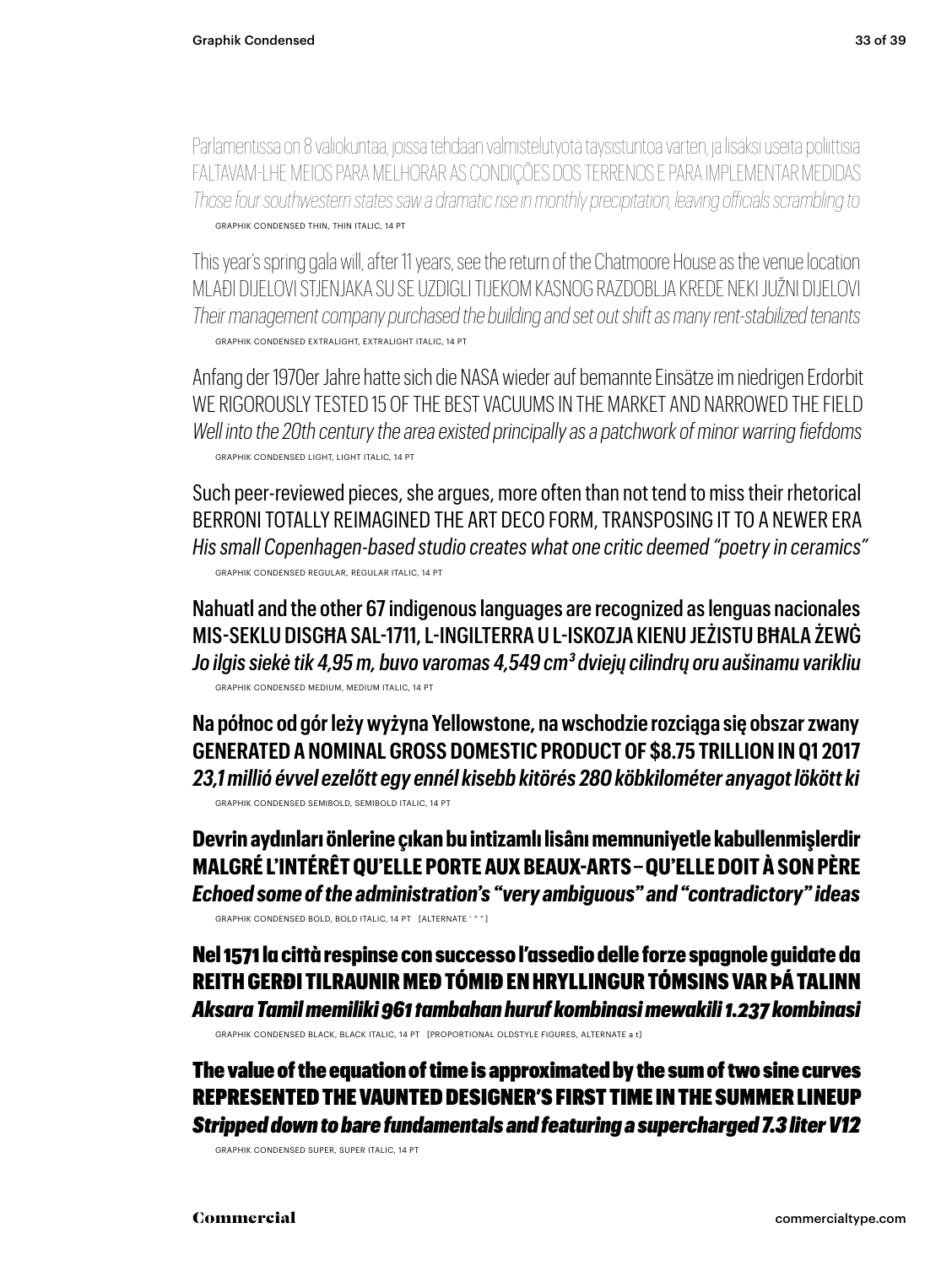#### Määrävähemmistöäänestystä **GRAPHIK CONDENSED THIN, 50 PT**

Netzwerkprotokollstandards GRAPHIK CONDENSED EXTRALIGHT, 50 PT [ALTERNATE a]

Stjórnmálahugmyndafræði GRAPHIK CONDENSED LIGHT, 50 PT [ALTERNATE t]

Vulkánobszervatóriumot GRAPHIK CONDENSED REGULAR, 50 PT

#### Mechanomorphological GRAPHIK CONDENSED MEDIUM, 50 PT

#### **Overapprehensiveness** GRAPHIK CONDENSED SEMIBOLD, 50 PT

#### **Remotherapeutically GRAPHIK CONDENSED BOLD, 50 PT**

#### neumatophilosophic

BRAPHIK CONDENSED BLACK, 50 PT

### Kakorrhaphiophobics

GRAPHIK CONDENSED SUPER, 50 PT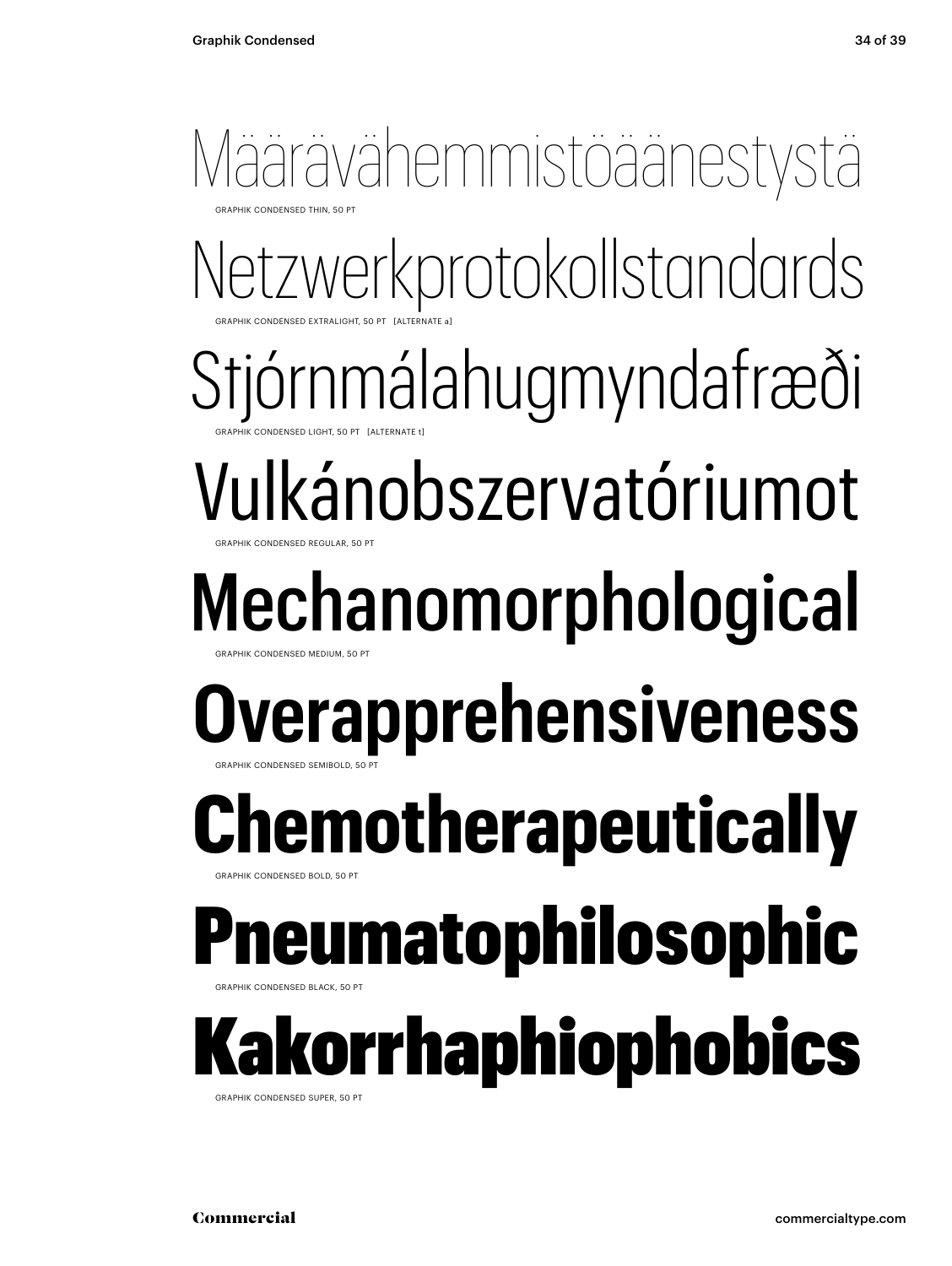

GRAPHIK CONDENSED EXTRALIGHT ITALIC, 50 PT [ALTERNATE t] *Rauhanneuvottelukomission*

CONDENSED LIGHT ITALIC, 50 PT [ALTERNATE a *Electrocochleographically*

GRAPHIK CONDENSED REGULAR ITALIC, 50 PT *Syngenesiotransplanted*

*Presidentsverkiezingen*

### *Sınırlandırabileceğimiz*

GRAPHIK CONDENSED SEMIBOLD ITALIC, 50 PT

GRAPHIK CONDENSED MEDIUM ITALIC, 50 PT

**RAPHIK CONDENSED BOLD ITALIC, 50** *Poststructuralistically*

*Hadügyminisztersége*

GRAPHIK CONDENSED BLACK ITALIC, 50 PT



GRAPHIK CONDENSED SUPER ITALIC, 50 PT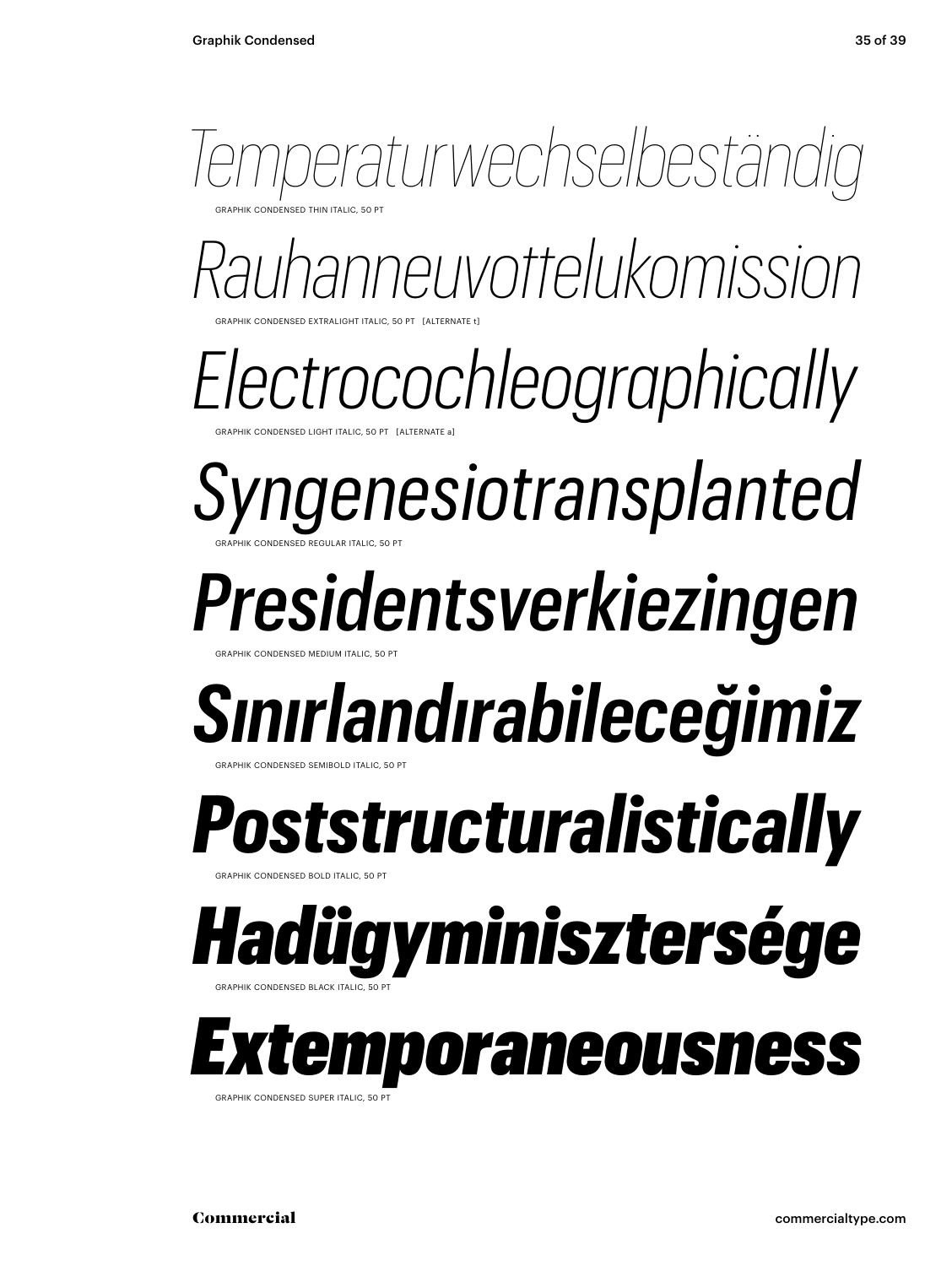| <b>UPPERCASE</b>                             | ABCDEFGHIJKLMNOPQRSTUVWXYZ                                                                                                    |  |  |
|----------------------------------------------|-------------------------------------------------------------------------------------------------------------------------------|--|--|
| LOWERCASE                                    | abcdefghijklmnopqrstuvwxyz                                                                                                    |  |  |
| STANDARD PUNCTUATION                         | j!¿?.,:;-——()[]{}/ \&@*""''`",«»⇔ §•¶†‡©®®™                                                                                   |  |  |
| ALL CAP PUNCTUATION                          | $i\dot{\iota}$ ---()[]{}/ \@«» $\circ$                                                                                        |  |  |
| LIGATURES                                    | ff fi fl                                                                                                                      |  |  |
| PROPORTIONAL LINING<br>default figures       | \$£€¥1234567890¢f%‰ <sup>ao#</sup> °<+=-×÷>≤≈≠±≥'"                                                                            |  |  |
| PROPORTIONAL OLDSTYLE                        | \$£€¥1234567890                                                                                                               |  |  |
| <b>TABULAR LINING</b>                        | $$EE41234567890$ & f % % < + = - x ÷ > < = $\neq$ + $\geq$                                                                    |  |  |
| TABULAR OLDSTYLE                             | \$£€¥1234567890                                                                                                               |  |  |
| PREBUILT FRACTIONS                           | $\frac{1}{2}$ $\frac{1}{3}$ $\frac{2}{3}$ $\frac{1}{4}$ $\frac{3}{4}$ $\frac{1}{8}$ $\frac{3}{8}$ $\frac{5}{8}$ $\frac{1}{8}$ |  |  |
| <b>NUMERATORS &amp;</b><br>DENOMINATORS      | H1234567890/1234567890                                                                                                        |  |  |
| <b>SUPERSCRIPT &amp;</b><br><b>SUBSCRIPT</b> | $H^{1234567890}$ $H_{1234567890}$                                                                                             |  |  |
| STYLISTIC ALTERNATES                         | at ß ,;''"" ", %‰ ĢĶĻŅŖŞŢ áăâäàāąåãģķļņŗşţţţţf                                                                                |  |  |
| <b>ACCENTED UPPERCASE</b>                    | ÁÂÀÄÅÃĂĀĄÅÆÆÇĆČĈĊĎĐÉÊÈËĚĒĘĞĜĢĠĦ<br>ĤĺÎÌĬĪJĨĬĴĶŁĹĽĻĿÑŃŇŅŊÓÔÒÖŐŐŌØØŒŔŘŖŠ<br>ŚŞŜŞÞŤŢŦÚÛÙÜŬŰŪŲŮŨŴŴŴŴÝŶŸŸIJŽŹŻ                     |  |  |
| ACCENTED LOWER CASE                          | áâàäåãăāąåææçćčĉcďđðéêèëěēegğĝģġħĥı<br>miijiijjkłĺľļŀñńňņ'nŋóôòöõőōøǿœŕřŗßšśşŝṣþť<br>ţŧúûùüŭűūųůũẃŵẁẅýŷỳÿijžźż                |  |  |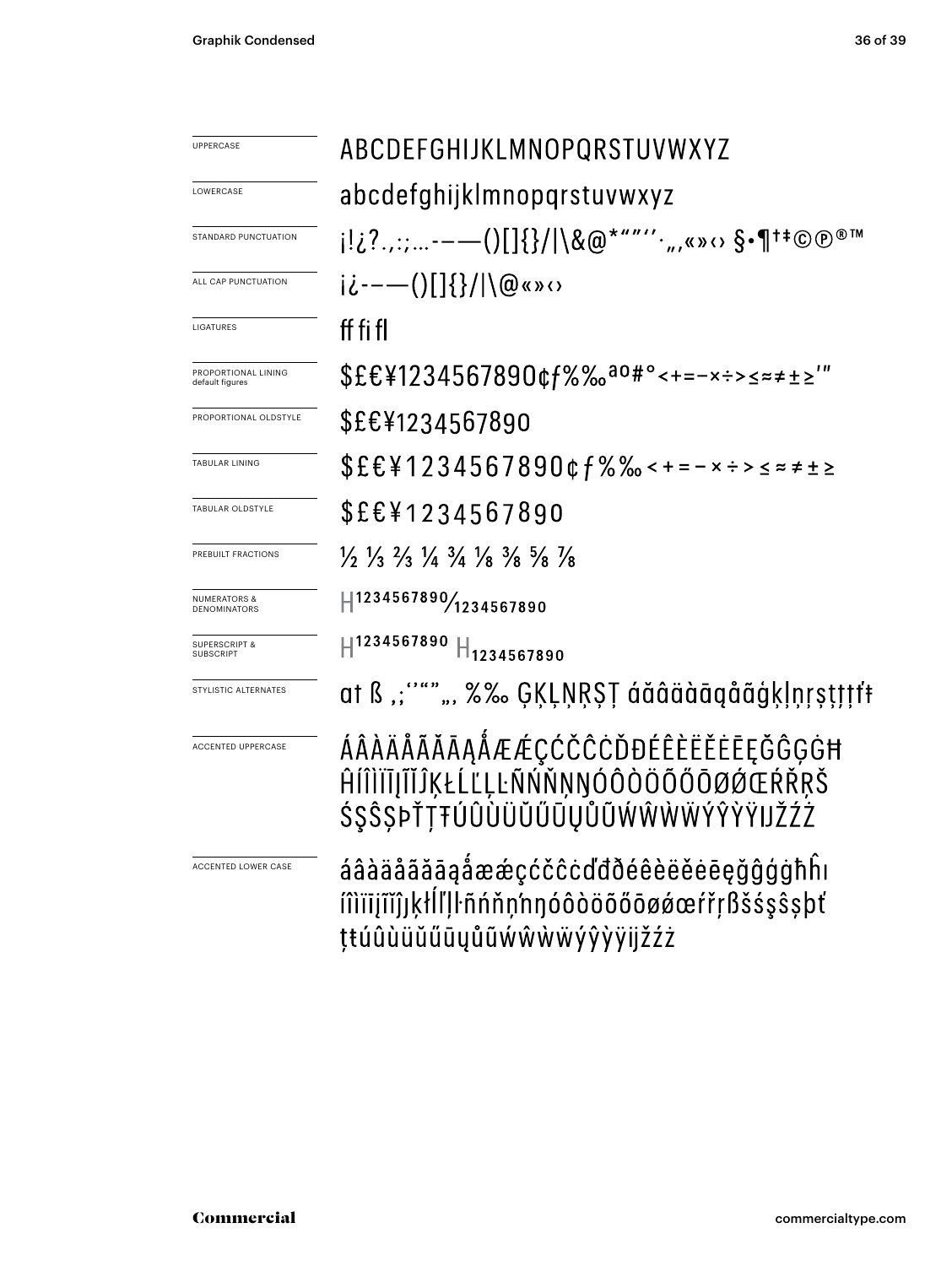| <b>UPPERCASE</b>                               | ABCDEFGHIJKLMNOPQRSTUVWXYZ                                                                                                    |  |
|------------------------------------------------|-------------------------------------------------------------------------------------------------------------------------------|--|
| LOWERCASE                                      | abcdefghijklmnopqrstuvwxyz                                                                                                    |  |
| STANDARD PUNCTUATION                           | <i>┆!¿</i> ?. <i>,:;----()[]{}/</i>  \&@*"″´´ <sub>´</sub> ",«»⇔ §•¶ <sup>+</sup> ‡©℗®™                                       |  |
| ALL CAP PUNCTUATION                            | $i\dot{\zeta}$ ---()[]{}/ \@«» $\omega$                                                                                       |  |
| LIGATURES                                      | ff fi fl                                                                                                                      |  |
| PROPORTIONAL LINING<br>default figures         | $$EEY1234567890$ cf%‰ <sup>ao#</sup> °<+=-x÷>≤≈≠±≥'"                                                                          |  |
| PROPORTIONAL OLDSTYLE                          | <i>\$£€¥1234567890</i>                                                                                                        |  |
| <b>TABULAR LINING</b>                          | $$EEY1234567890$ & f % % < + = - x ÷ > < = ± ± ≥                                                                              |  |
| TABULAR OLDSTYLE                               | <i>\$£€¥1234567890</i>                                                                                                        |  |
| PREBUILT FRACTIONS                             | $\frac{1}{2}$ $\frac{1}{3}$ $\frac{2}{3}$ $\frac{1}{4}$ $\frac{3}{4}$ $\frac{1}{8}$ $\frac{3}{8}$ $\frac{5}{8}$ $\frac{1}{8}$ |  |
| <b>NUMERATORS &amp;</b><br><b>DENOMINATORS</b> | H1234567890/1234567890                                                                                                        |  |
| SUPERSCRIPT &<br><b>SUBSCRIPT</b>              | $H^{1234567890}$ $H_{1234567890}$                                                                                             |  |
| STYLISTIC ALTERNATES                           | at ß ,; """ ", %‰ ĢĶĻŅŖŞŢ áăâäàāąåãģķļņŗṣţţţţt                                                                                |  |
| <b>ACCENTED UPPERCASE</b>                      | ÁÂÀÄÅÃĂĀĄÅÆÆÇĆČĈĊĎĐÉÊÈËĔĒĘĞĜĢĠĦ<br>ĤĺÎÌĬĪĮĨĬĴĶŁĹĽĻĿÑŃŇŅŊÓÔÒÖŐŐŌØÓŒŔŘŖŠŚ<br>ŞŜŞÞŤŢŦÚÛÙÜŬŰŪŲŮŨŴŴŴŴŶŶŶŸIJŽŹŻ                     |  |
| <b>ACCENTED LOWER CASE</b>                     | áâàäåãããąåææçćčĉcďđðéêèëĕēēęğĝģġħĥı<br>iîìïijĩĭĵjķłĺľļŀñńňņ'nŋóôòöõőōøøœŕřŗßšśşŝşþť<br>ţŧúûùüŭűūyůũẃŵẁẅýŷỳÿijžźż              |  |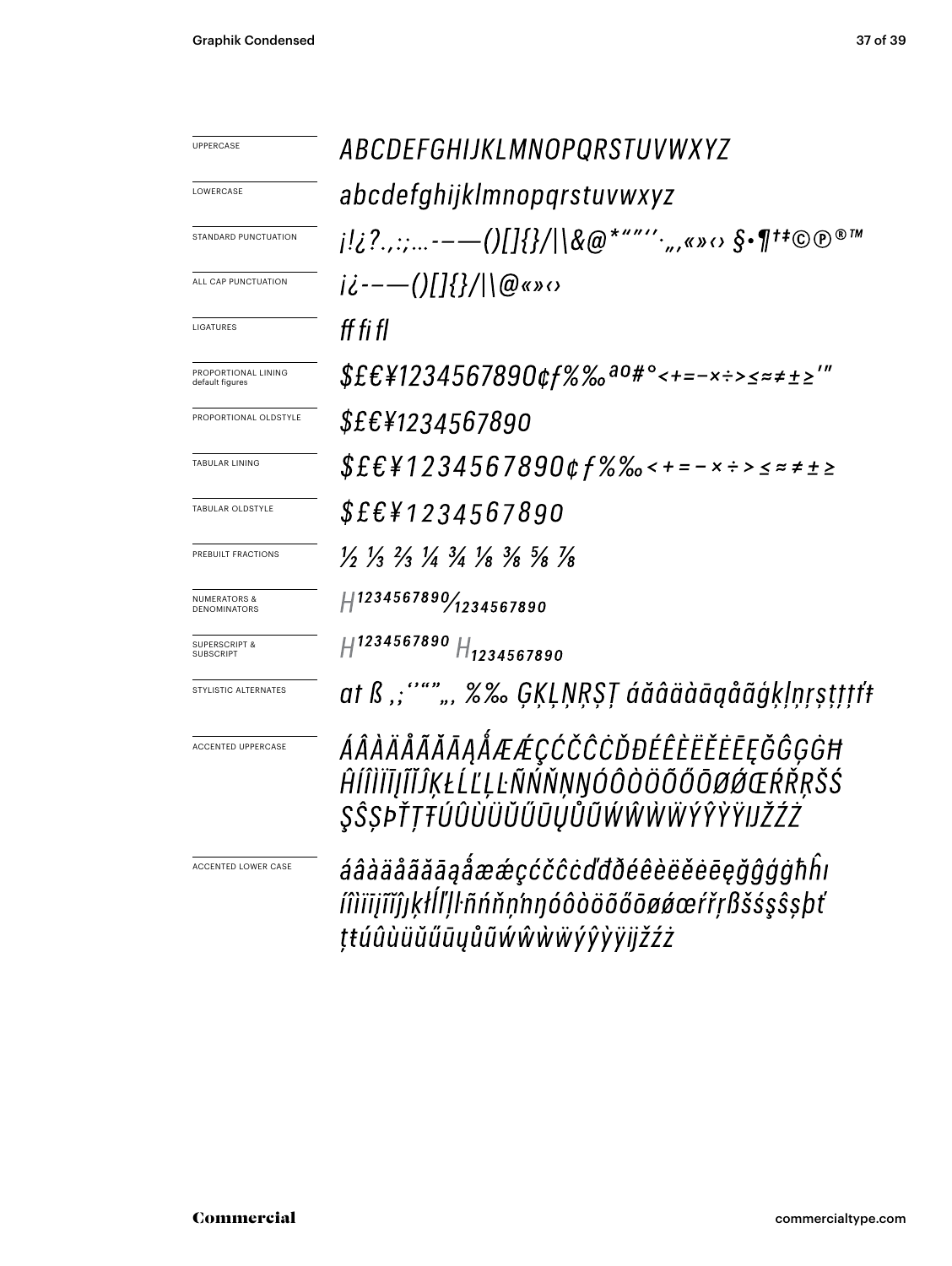| <b>OPENTYPE FEATURES</b><br><b>FAMILY WIDE</b>        | <b>DEACTIVATED</b>                                       | <b>ACTIVATED</b>                                         |
|-------------------------------------------------------|----------------------------------------------------------|----------------------------------------------------------|
| ALL CAPS<br>opens up spacing, moves<br>punctuation up | $\zeta$ Fish & «Chips» @ £24.65?                         | $\lambda$ FISH & «CHIPS» @ £24.65?                       |
| PROPORTIONAL LINING<br>default figures                | Sale Price: \$3,460 €1,895<br>Originally: \$7,031 £9,215 | Sale Price: \$3,460 €1,895<br>Originally: \$7,031 £9,215 |
| PROPORTIONAL OLDSTYLE                                 | Sale Price: \$3,460 €1,895<br>Originally: \$7,031 £9,215 | Sale Price: \$3,460 €1,895<br>Originally: \$7,031 £9,215 |
| TABULAR LINING                                        | Sale Price: \$3,460 €1,895<br>Originally: \$7,031 £9,215 | Sale Price: \$3,460 €1,895<br>Originally: \$7,031 £9,215 |
| TABULAR OLDSTYLE                                      | Sale Price: \$3,460 €1,895<br>Originally: \$7,031 £9,215 | Sale Price: \$3,460 €1,895<br>Originally: \$7,031 £9,215 |
| FRACTIONS<br>ignores numeric date format              | 21/03/10 and 21/18 46/920                                | $21/03/10$ and $2\frac{1}{8}$ $4\frac{6}{20}$            |
| SUPERSCRIPT/SUPERIOR                                  | $x158 + y23 \times z18 - a4260$                          | $X^{158} + Y^{23} \times Z^{18} - Z^{4260}$              |
| SUBSCRIPT/INFERIOR                                    | x158 ÷ y23 × z18 - a4260                                 | $X_{158} \div Y_{23} \times Z_{18} - A_{4260}$           |
| DENOMINATOR<br>for making arbitrary fractions         | 0123456789 0123456789                                    | 0123456789 0123456789                                    |
| NUMERATOR<br>for making arbitrary fractions           | 0123456789 0123456789                                    | 0123456789 0123456789                                    |
| <b>LANGUAGE FEATURE</b><br>Română (Romanian) s accent | <b>INSUSI constiința științifice</b>                     | <b>INSUSI</b> constiința științifice                     |
| <b>OPENTYPE FEATURES</b><br>ROMAN & ITALIC            | <b>DEACTIVATED</b>                                       | <b>ACTIVATED</b>                                         |
| STYLISTIC SET 01<br>alternate a                       | His visual accompaniments                                | His visual accompaniments                                |
| STYLISTIC SET 02<br>alternate t                       | Intent on Beckettian fidelity                            | Intent on Beckettian fidelity                            |
| STYLISTIC SET 03<br>alternate ß                       | Außerfahrnlanmäßig straße                                | Außerfahrnlanmäßig straße                                |

rounded commas and quotes

STYLISTIC SET 05

STYLISTIC SET 06 circular % ‰

STYLISTIC ALTERNATES Illustrator/Photoshop

"Great; let's start," Jost said "Great; let's start," Jost said Natural availability straßen Natural availability straßen

Außerfahrplanmäßig straße Außerfahrplanmäßig straße Returns of 9‰ on 11% down Returns of 9‰ on 11% down